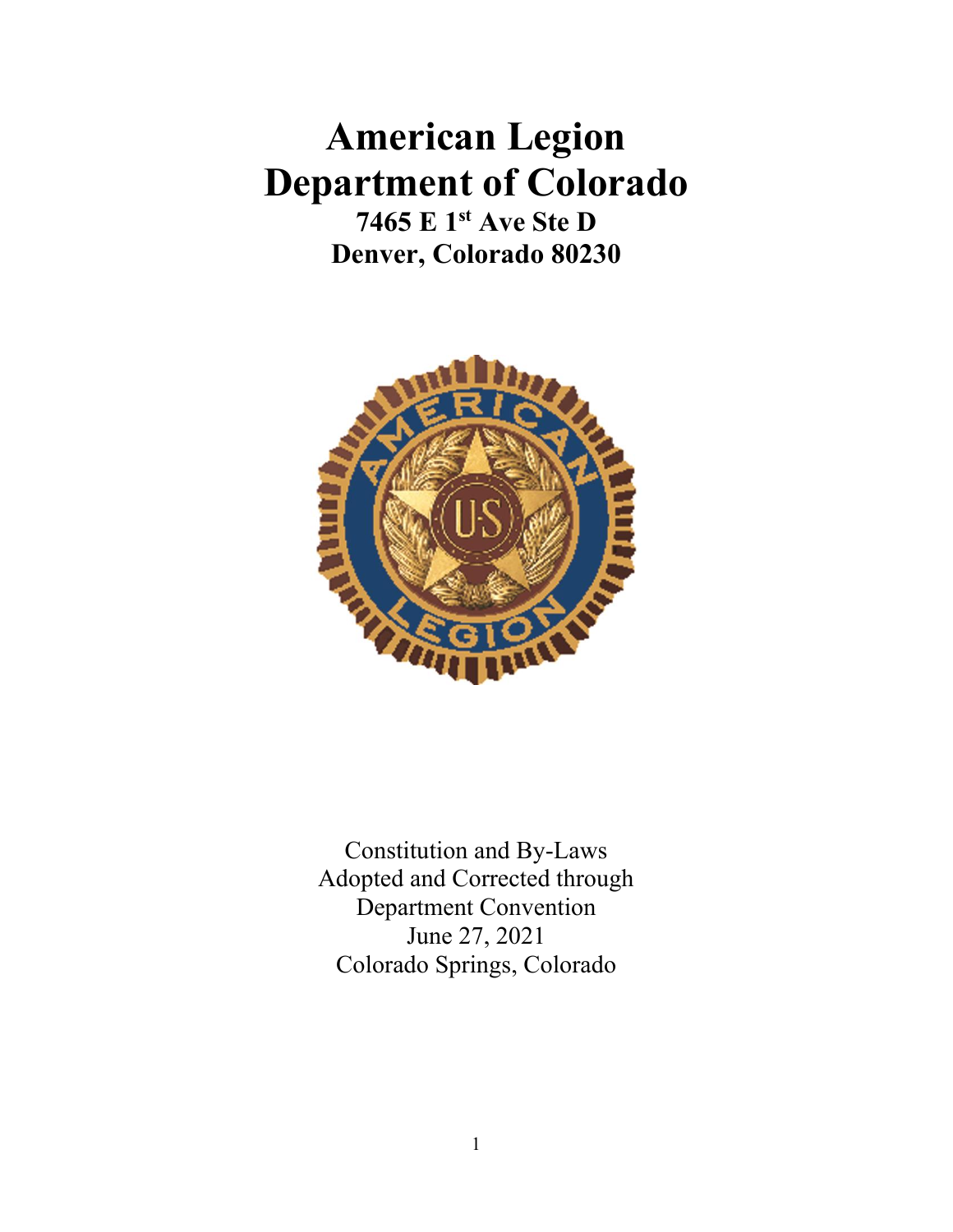#### **CONSTITUTION OF THE AMERICAN LEGION DEPARTMENT OF COLORADO**

#### **PREAMBLE**

For God and Country, we associate ourselves together for the following purposes: To uphold and defend the Constitution of the United States of America; to maintain law and order; to foster and perpetuate a one hundred percent Americanism; to preserve the memories and incidents of our association in all wars; to inculcate a sense of individual obligation to the community, state and nation; to combat the autocracy of both the classes and the masses; to make right the master of might; to promote peace and good will on earth; to safeguard and transmit to posterity the principles of justice, freedom, and democracy; to consecrate and sanctify our comradeship by our devotion to mutual helpfulness.

#### **ARTICLE I**

#### **NAME**

Section 1. **NAME**. The name of this organization is The American Legion, Department of Colorado.

#### **ARTICLE II**

#### **NATURE**

Section 1. CIVILIAN ORGANIZATION. The American Legion, Department of Colorado, is a civilian organization, and membership therein does not affect nor increase ability for military or police service. Rank does not exist in The American Legion, and no member thereof shall be addressed by his/her military or naval title in any convention meeting of The American Legion.

Section 2. NON-POLITICAL. The American Legion, Department of Colorado, is non-political and shall not be used for the dissemination of partisan principles nor the promotion of the candidacy of any person seeking public office or preferment.

Section 3. OFFICIAL PUBLICATION. The official publication of the Department of Colorado shall be the *Colorado American Legion Observer*, which shall be distributed to all dues-paid Legionnaires in the Department, and part of their dues shall, at a price set by Convention action of the Department Executive Committee, be allocated as a subscription price.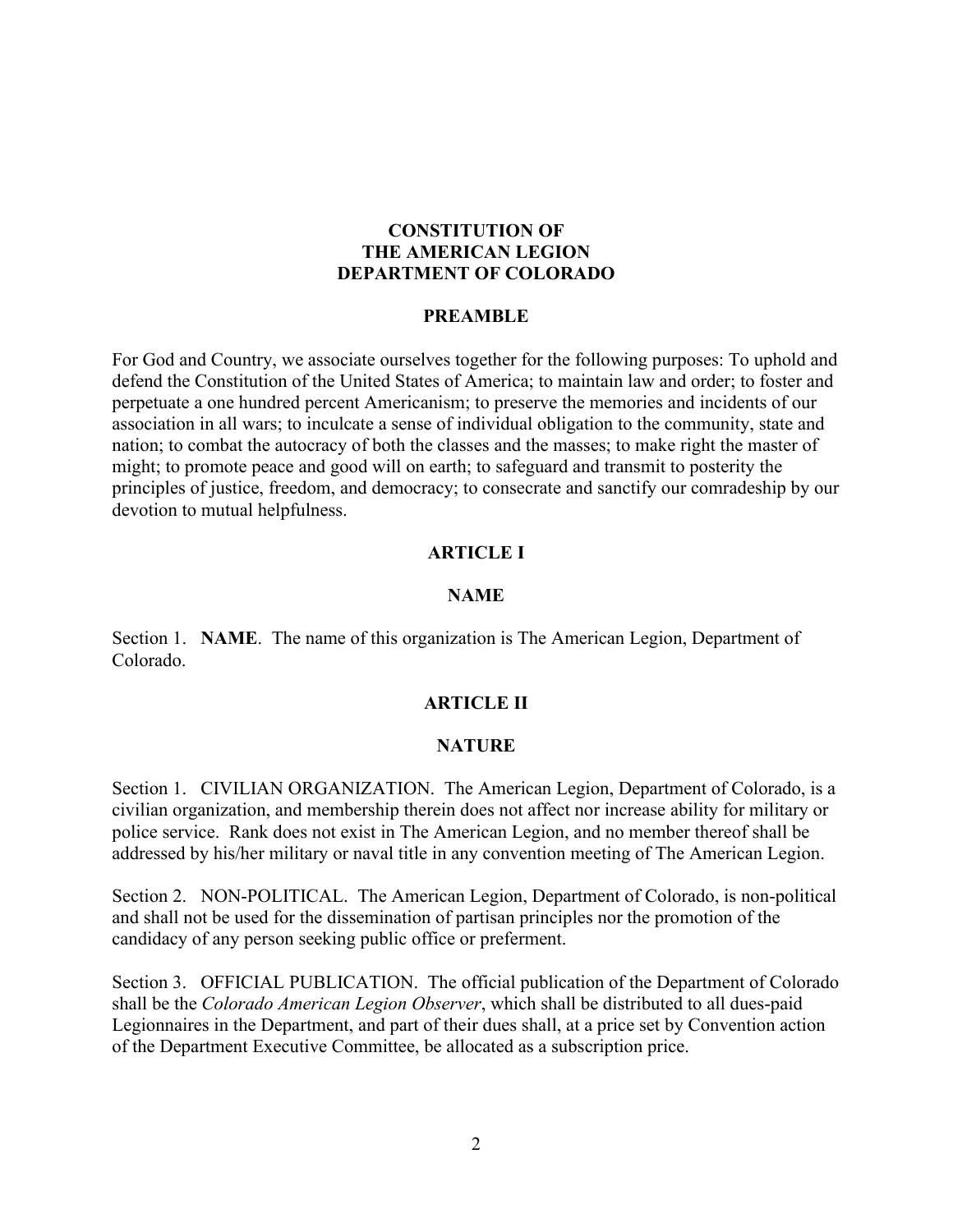## **ARTICLE III**

#### **ORGANIZATION**

Section 1. DEPARTMENT. The American Legion, Department of Colorado, is organized as a department of The American Legion (a corporation organized under an act of Congress and hereinafter referred to as "The National Organization") and is divided into and composed of Districts and Posts thereof within the State of Colorado.

Section 2. DISTRICT. The Districts of The American Legion, Department of Colorado, shall be set forth in the By-Laws of The American Legion, Department of Colorado, and such Districts may be changed, revised, altered, or consolidated by the Department Executive Committee.

Section 3. (a) POSTS, CHARTERS, REVOCATION, FINES.

Each Post shall be a local unit of the Department, and of the District in which it is located. Each Post must be chartered by The National Organization and shall have such uniform minimum membership as the Department Executive Committee shall from time to time prescribe. Posts may be chartered and named only in accordance with the provisions of the National Constitution and By-Laws of The American Legion. No Post may adopt a Constitution or By-Law in conflict with the provisions of said National Constitution or By-Laws, or the Constitution and By-Laws of The American Legion, Department of Colorado. Post charters may be suspended, canceled or revoked, and a fine not to exceed two hundred and fifty dollars (\$250.00) may be imposed upon a Post, by the Department Executive Committee, for good cause shown and after a hearing, subject to the provisions of the National Constitution and By-Laws of The American Legion, and with the right of appeal if permitted by said National Constitution and By-Laws.

#### (b) REQUIREMENTS TO MAINTAIN A CHARTER.

Each post in the Department of Colorado must comply with the following 5 provisions to maintain their active charter.

- 1. Pay annual assessment fees as determined annually by the DEC.
- 2. Submit annual certificate of Election of Post Officers.
- 3. Submit annual Consolidated Post Report (CPR).
- 4. Maintain a membership of a minimum of 15 members as recorded 10 days prior to the Department Convention unless the post submits a letter requesting a waiver of this requirement and approved by the DEC.
- 5. Hold regular scheduled meetings at the minimum of quarterly.

Section 4. POST OFFICERS, ELECTION, TENURE, DUTIES. The Officers of each Post shall consist of a Post Commander, Post Adjutant, Post Finance Officer, Service Officer and Judge Advocate, and such others as each Post may prescribe by its Constitution or By-Laws. Their duties shall correspond on the Post level, with the duties of the corresponding Department Officers. Post Officers shall hold office for a term of one year, and until their successors have been elected or appointed and qualified, except for the Service Officer and Judge Advocate, who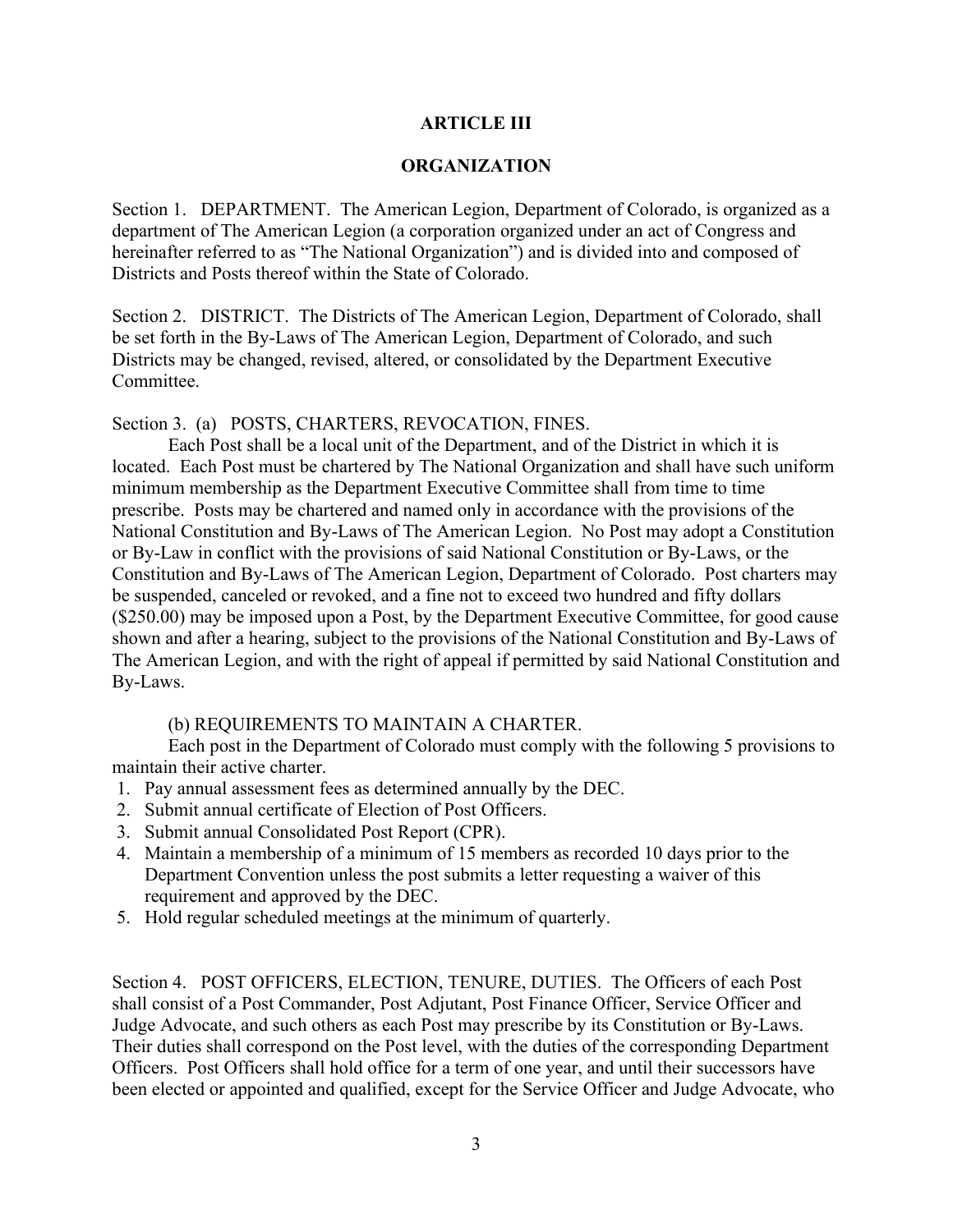shall be appointed by the Post Commander. The Officers to be elected shall be elected at a regular meeting prior to the Department Convention, and the names and addresses of the Post Commander, Post Adjutant and Post Finance Officer shall be furnished to the Department Adjutant at, or before, the Department Convention.

## **ARTICLE IV**

## **MEMBERSHIP**

Section 1. ELIGIBILITY. Any person may become a member of The American Legion, Department of Colorado, who is eligible for membership in The National Organization and no person not so eligible shall become, remain, or be considered a member.

Section 2. ACTIVE DUES-PAYING MEMBERSHIP ONLY. There shall be no class or form of membership other than active membership. Dues shall be paid annually, or for life. Honorary memberships are forbidden.

Section 3. READMITTANCE OF EXPELLED MEMBERS. No Person who has been expelled by any Post of The National Organization shall be admitted to membership in any Post of The American Legion, Department of Colorado, without the written consent of the Post from which such member was expelled, subject to any right of appeal that may be provided in the National Constitution or By-Laws of The American Legion.

# **ARTICLE V**

#### **GOVERNMENT**

Section 1. DEPARTMENT CONVENTION. The legislative body of The American Legion, Department of Colorado, shall be the Department Convention, to meet annually in three-day sessions (unless the Department Executive Committee shall find and determine that an emergency requiring a shorter period exists), as such time and place as the Department Convention shall fix and determine 2 years in advance; provided, if said Department Convention shall not fix the time and place, the same shall be fixed and determined by the Department Executive Committee; and provided further, in case of emergency (declared by the Department Executive Committee to exist), the time and place of a Department Convention fixed and determined by a Department Convention may be changed by the Department Executive Committee.

Section 2. MID-YEAR CONFERENCE. The Mid-Year Conference shall be set 2 years in advance at a time and place to be determined by the Department Executive Committee commencing at the D.E.C. meeting held immediately after the Department Convention June 25- 28, 1992. All Colorado Legionnaires shall be invited to the Mid-Year Conference, by notice, in the official publication of the Department. Candidates for Department and National office shall be afforded opportunity to address the Conference if they request to do so and matters which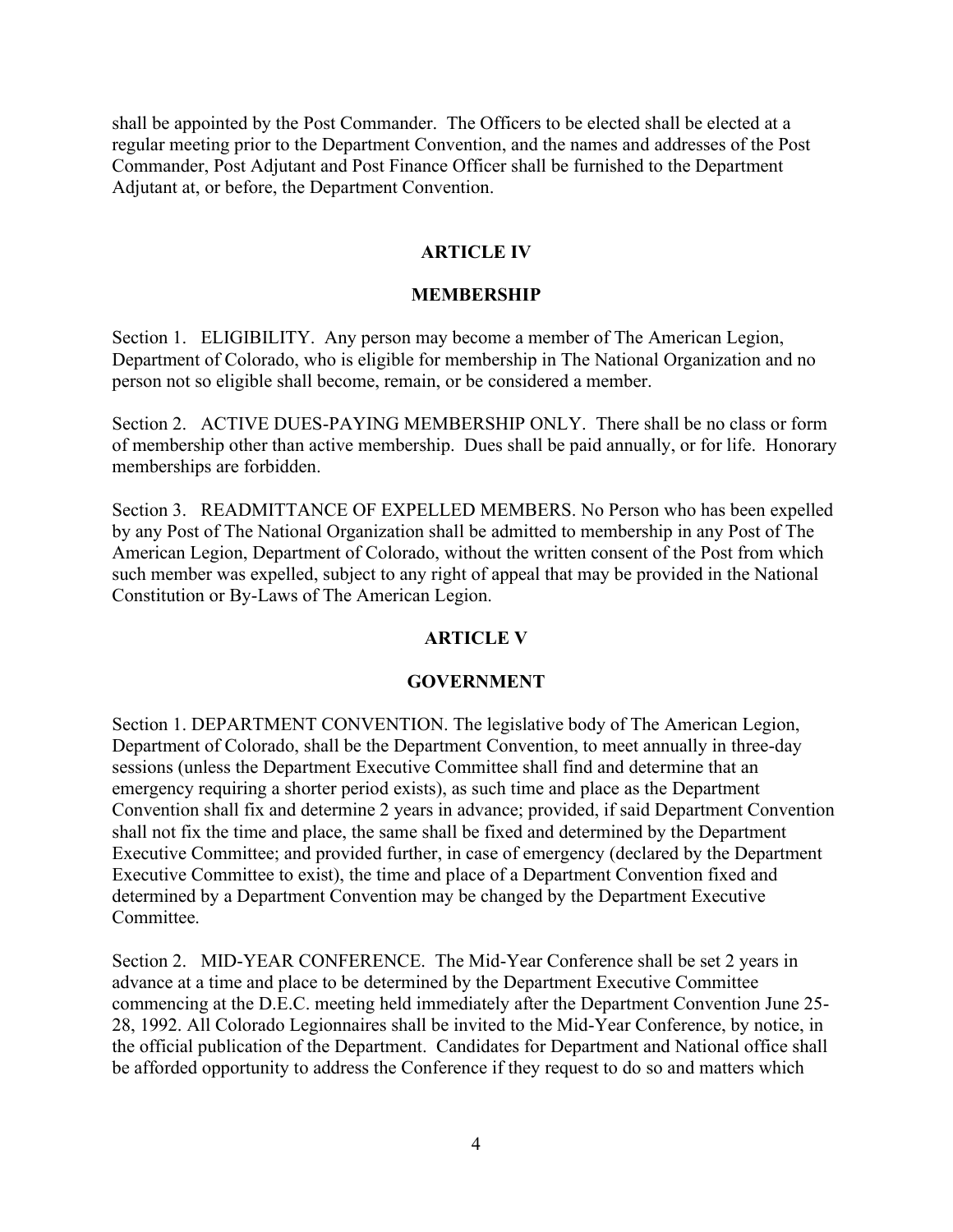should be brought to the Conference at the discretion of the Department Commander shall be discussed.

Section 3. DELEGATES, VOTING, NOT SEATED UNDER CERTAIN CONDITIONS. The Department Convention shall be composed of two (2) delegates and two (2) alternates from each Post, and each Post shall be entitled, in addition, to one (1) delegate and one (1) alternate for each twenty-five (25) members, or major fraction thereof.

For the purpose of determining the membership of each Post with respect to this section, its membership shall be considered to be the number of members whose dues have been paid and received by the Department Adjutant at or before the Department Convention. Each delegate shall be entitled to one (1) vote. Voting by proxy shall not be permitted. The vote of any delegates from a Post who are not present and who are not represented by alternates present, shall be cast in the same proportions as there shall be divisions among the delegates and alternates from such Posts who are present and entitled to vote; provided, if such division shall cause fractional results, the fractional votes shall be counted and cast as being the majority of the delegation voting on the matter involved. Alternates shall have all the privileges of delegates, except the right to vote when the delegates for whom they are alternates are present. Each Post shall elect its delegates and alternates in such manner as its Constitution and By-Laws prescribe, and the names and addresses of the delegates and alternates shall be furnished to the Department Adjutant at least five (5) days before the convening of the Department Convention and any subsequent additions to the list shall be certified by the Post Commander or Post Adjutant. If any Post shall fail to furnish the Department Adjutant with such names and addresses as herein required or shall fail to furnish the Department Adjutant with the names and addresses of its Officers, as required by Article III, Section 4, of this Constitution, its delegates may not be seated at the Department Convention.

Section 4. PAST DEPARTMENT COMMANDERS AS DELEGATES. Each past Department Commander of The American Legion, Department of Colorado, provided he/she is a member in good standing of a Post of the Department, shall be a delegate to each Department Convention.

Section 5. CONTINUITY OF CONVENTION MANDATES. No motion or resolution adopted by a Department Convention, with respect to appropriation or allocation of moneys or funds of the Department, shall continue in force and effect beyond the adjournment of the next succeeding Department Convention.

Section 6. QUORUM. A quorum of the Department Convention shall consist of a minimum of one (1) delegate from each of a majority of the Posts represented and qualified to vote at the Convention.

Section 7. RULES OF ORDER. Except as may be provided by action of the Department Convention, the proceedings of the Department Convention shall be governed by this Constitution and By-Laws, and Robert's Rules of Order, newly Revised.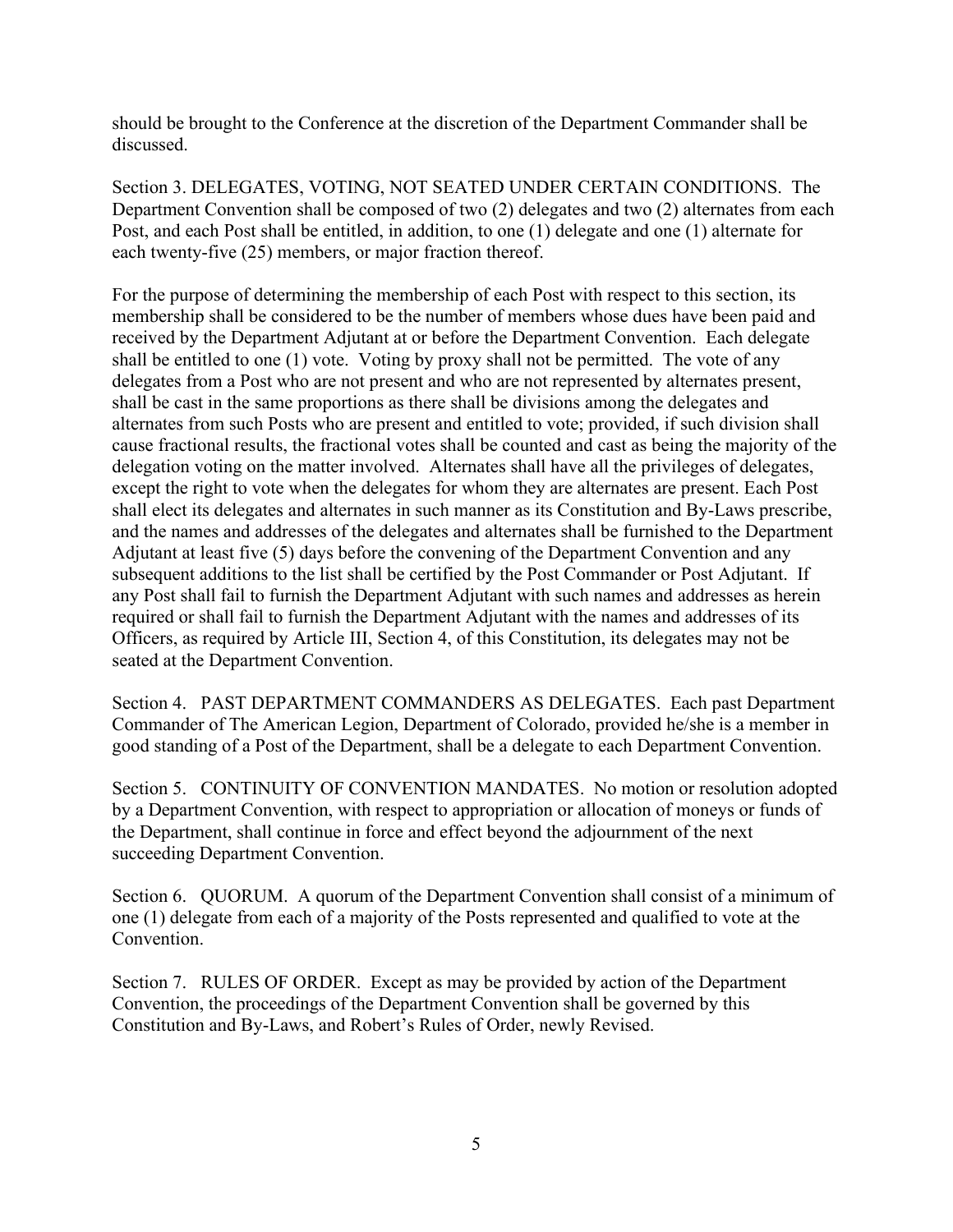#### **ARTICLE VI**

#### **DELEGATES TO NATIONAL CONVENTIONS**

#### Section 1. ELECTION AND SELECTION OF DELEGATES TO THE NATIONAL CONVENTION.

 (a) Each of the several Districts of the Department shall be entitled to one (1) delegate and one (1) alternate to the National Convention of The American Legion; provided, however, that in the event the number of delegates and alternates allocated to this Department shall be insufficient, after providing for the delegates and alternates hereinafter mentioned in sub-section (c), to allot one (1) of each thereof to each of the Districts, then the Department Commander shall make equitable allocation of the remaining delegates and alternates among said Districts.

 (b) Each District shall, at its regular District Convention, elect its delegate and alternate to the next ensuing National Convention, and shall promptly certify the names and addresses of the persons elected to the Department Adjutant.

 (c) The Department Commander elected at each Department Convention, the then outgoing Department Commander, the Department Adjutant and the Alternate National Executive Committeeman shall each be a delegate to the National Convention, and each of these shall have a right to select their alternate.

 (d) After the selection or election of the delegates and alternates above-mentioned in sub-section (a) and (c), the remaining number of delegates and alternates to which the Department is entitled shall be selected by District caucuses, to be held at the time and place of the Department Convention, and to meet at such times and in such places in the convention city as the Department Commander shall determine. Each District caucus shall be presided over by the District Commander. Each District shall be entitled to elect the number of delegates and alternates which its membership (calculated as of the day which is ten (10) days prior to the date of the Department Convention) bears to the total membership of the Department as of said day, and in the ratio which such proportion bears to the whole number of delegates and alternates to be elected by said District caucuses. In no event shall any District elect all of the delegates to which it is entitled from the same Post. In the event any District shall fail to elect or shall fail to certify the names and addresses of the delegates and alternates elected by it, the said delegates and alternates allocated to it by sub-section (a) above shall be elected by the District caucus.

 (e) In the event any elected or selected delegate or alternate shall fail to attend the National Convention, a majority of the delegates and alternates present at the convention from this Department shall elect a delegate or alternate in place of the absent delegate or alternate.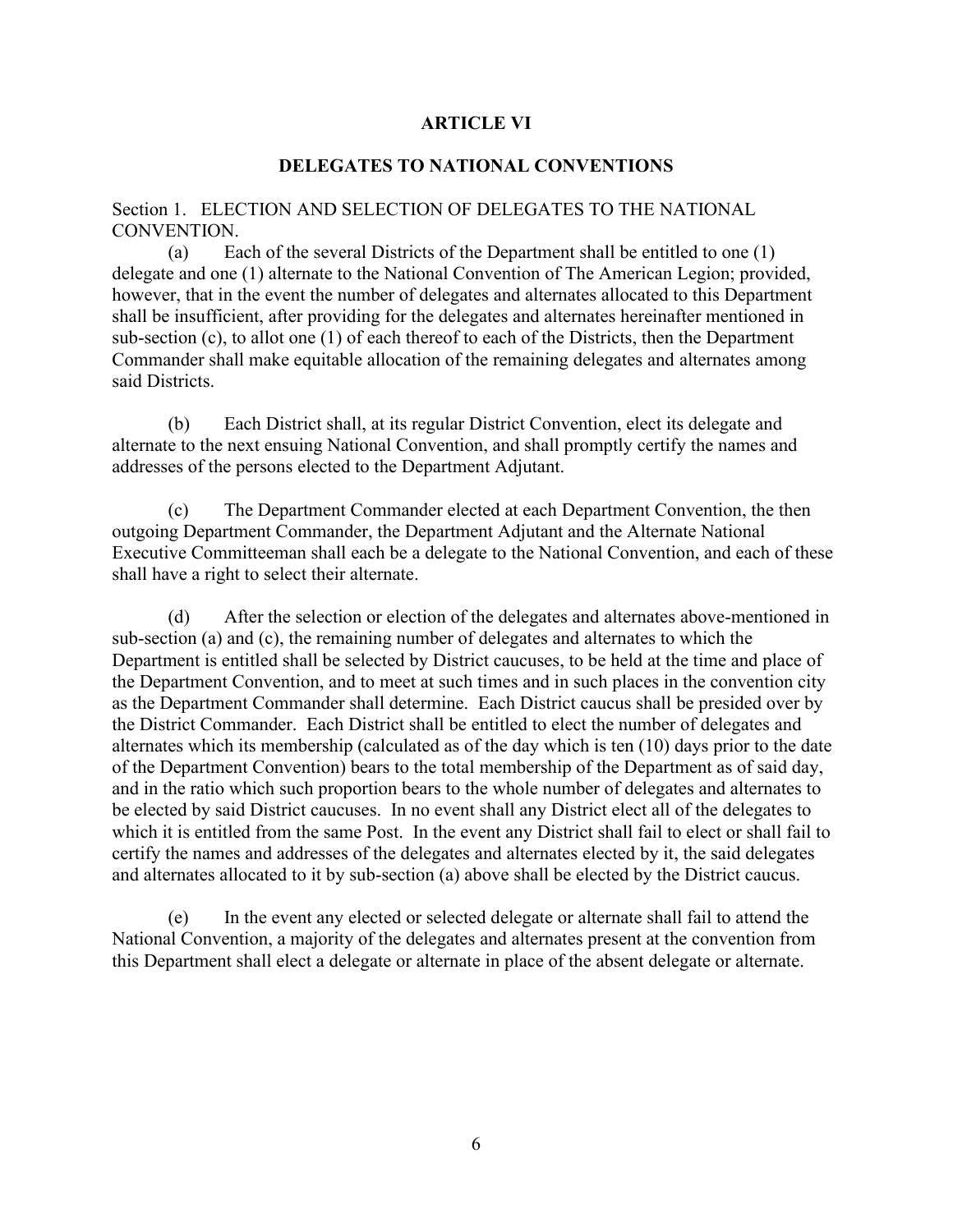## **ARTICLE VII**

## **DEPARTMENT OFFICERS**

Section 1. OFFICERS. The Officers of The American Legion, Department of Colorado, shall be a Department Commander, a Department Senior Vice-Commander, as many as six (6) Junior Vice-Commanders, a Department Adjutant and Deputy Department Adjutant, each of whom is to be appointed by the Department Executive Committee, Department Emeritus status, to be appointed by resolution of the Department Convention, a Department Finance Officer, a Department Chaplain, a Department Historian, a Department Sergeant-at-Arms, an Assistant Sergeant-at-Arms, a Department Service Officer, a Department Judge Advocate, the immediate Past Department Commander as a member of the Department Executive Committee, and, if the Department Executive Committee shall provide therefore, one (1) or more Assistant Department Service Officers or Deputy Adjutant, whose tenure and salaries shall be fixed by said Committee.

Section 2. ELECTIVE OFFICERS. The Department Convention shall elect, each for a term of one (1) year a Department Commander; a Department Senior Vice-Commander; as many as (6) Department Junior Vice-Commanders, with only one to be nominated or elected from a District; a Department Chaplain; a Department Historian; and a Department Sergeant-at-Arms. In addition, a Department Finance Officer shall be elected in even-numbered years for a term of two  $(2)$  years.

Section 3. DEPARTMENT JUDGE ADVOCATE. Each Department Commander shall, within thirty (30) days of his/her election and qualification, appoint a Department Judge Advocate, who shall hold office until the adjournment of the next Department Convention, and until his/her successor has been appointed and qualified. Vacancies in the office of Department Judge Advocate shall be filled by the Department Commander.

Section 4. DEPARTMENT SERVICE OFFICERS. The Department Service Officers perform such duties as are from time to time prescribed by the Department Executive Committee, and they shall be under the immediate supervision and direction of the Department Adjutant. They shall be appointed by the Department Executive Committee. They shall render an annual report to each Department Convention and shall render reports to the Department Commander and the Department Executive Committee at any time upon his/her or its request.

Section 5. VACANCIES. Except as is otherwise provided in this Constitution, all vacancies in Department offices shall be filled by appointment by the Department Executive Committee. Each Department Officer shall hold office until his/her successor has been elected or appointed and qualified. If any Department Officer, elective or appointive, shall remove from the State of Colorado, the Department Executive Committee may declare the office held by him/her to be vacant, and the same shall thereupon be filled as provided in this Constitution. In the case of the Department Junior Vice- Commanders, the Department Executive Committee may, but has no obligation to, fill any of the six (6) positions where a vacancy exists.

Section 6. CHAIRPERSON OF EXECUTIVE COMMITTEE. At its first meeting following adjournment of each Department Convention, the Department Executive Committee shall elect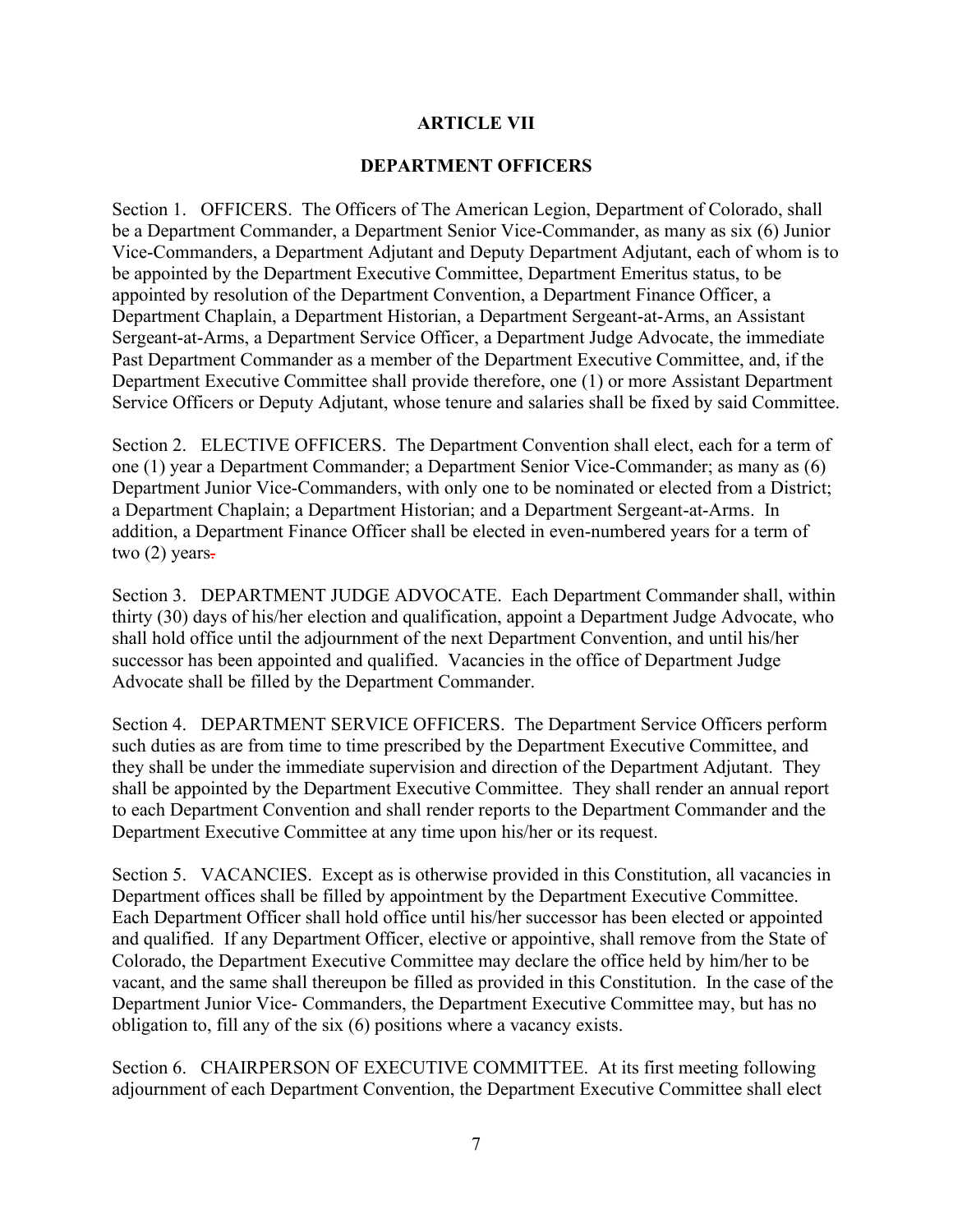one of its voting members as its chairperson, and the person elected shall be the chairperson of the Committee until the adjournment of the next Department Convention and until his/her successor has been elected and qualified.

Section 7. DUTIES OF DEPARTMENT COMMANDER. The Department Commander is the Executive Head of The American Legion, Department of Colorado. He/she shall carry out and enforce the National Constitution and By-Laws of The American Legion, within his/her province; the provisions of this Constitution and By-Laws adopted pursuant thereto; and the mandates of National Conventions of The American Legion and the National Executive Committee of The American Legion, within his/her province; and the mandates of the Department Convention and the Department Executive Committee. He/she shall, except as in this Constitution or By-Laws adopted pursuant thereto is otherwise provided, appoint all committees, with the consent of the Department Executive Committee, and special committees authorized by the Department Executive Committee under the provisions of Article XIII, Section 2, of the Department Constitution and he/she shall be ex-officio a member of all committees. He/she shall preside at the Department Convention and have and perform such other powers and duties as custom and parliamentary usage require or permit.

#### Section 8. DUTIES OF DEPARTMENT VICE-COMMANDERS.

 (a) The Department Senior Vice-Commander shall, in the event of the death, resignation or disability (declared by the Department Executive Committee to exist) of the Department Commander, succeed to the office and have all the powers and perform such other powers and duties as are usually incident to the office.

 (b) DUTIES OF DEPARTMENT JUNIOR VICE COMMANDERS. The Department Junior Vice-Commanders shall, upon request of the Department Commander, preside at sessions of the Department Convention; appear at American Legion or other functions at the request of the Department Commander; perform such other duties in connection with the Department mission and activities as may, by the Department Commander, be assigned to them; and they shall have and perform such other powers and duties as are usually incident to the office. In the event of the death, resignation or disability (declared by the Department Executive Committee to exist) of the Department Commander and/or the Department Senior Vice-Commander, the Department Executive Committee shall appoint a Junior Vice-Commander to succeed to the office of Department Commander or Department Senior Vice-Commander, as appropriate, and he/she, so appointed, shall have all powers and duties of that office.

Section 9. DUTIES OF DEPARTMENT ADJUTANT. The Department Adjutant shall record the proceedings of the Department Convention and shall act as secretary of the Department Executive Committee. He/she shall receive from the Posts all revenues due from them to the Department or to the National Organization, shall keep accurate books of account of the same and of all moneys coming into his/her hands in his/her official capacity, and official correspondence of the Department, excepting that falling within the province of other Department Officers, and shall give notice of conventions of the Department and of meetings of the Department Executive Committee. He/she is charged with conducting his/her office in an efficient and businesslike manner, for the best interests of The American Legion, Department of Colorado, and to that end he/she is hereby vested with all such authority, not in conflict with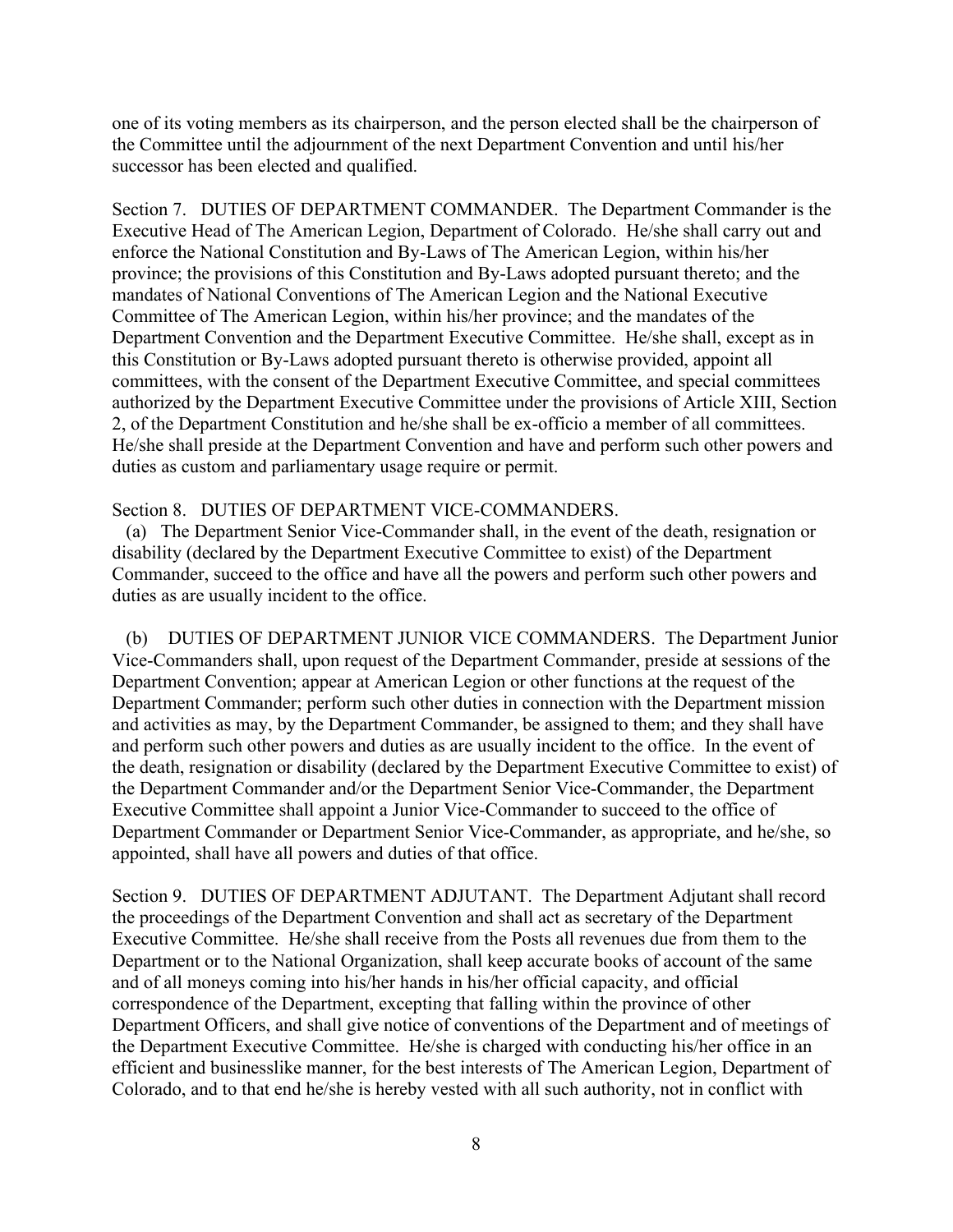other delegations of authority made in this Constitution, as is necessary or proper in the premises. The Department Executive Committee may require that he/she give bond, in such sum and with such surety as said Committee shall prescribe, conditioned that he/she will faithfully perform the duties of his/her office and pay over and deliver to his/her successor all moneys, papers, vouchers, books and records that are or should be in his/her hands; provided the premium on said bond shall be paid by the Department.

The Department Adjutant shall be the Chief Administrative Officer of the Department in respect to the performance of the duties of any employee of the Department of Colorado, or of any employee who receives compensation for services performed for any committee, corporation or organization which receives more than fifty (50%) percent of its financial support from the Department of Colorado, and to employ and discharge any such employees.

It shall be the duty of the Department Adjutant, subject to the direction of the Department Executive Committee, in respect to all matters except the physical properties comprising or contained in the Department Headquarters, and subject to the direction of the Department Building Committee in respect to all matters concerning the physical properties comprising or contained in the Department Headquarters (except for the properties contained in the Headquarters room provided for the American Legion Auxiliary, Department of Colorado) to supervise the employees hereinabove mentioned, to assign duties, functions, responsibilities and place of performance thereof, to and of such employees, and to supervise the performance of such duties, responsibilities and functions by such employee.

Section 10. DUTIES OF DEPARTMENT FINANCE OFFICER. The Department Finance Officer shall receive and account for all moneys of the Department coming into his/her hands and shall keep complete and accurate books of account. He/she shall pay out of the funds of the Department only on orders signed by the Department Adjutant and shall retain such orders as his/her vouchers. He/she shall make an annual report to the Department Executive Committee at any time upon request. His/her accounts shall be audited at least annually by an accountant selected by the Department Executive Committee, and the audit so made shall be submitted for approval to said Department Executive Committee. He/she shall give bond, with surety and in such amount as the Department Executive Committee may from time to time prescribe, conditioned that he/she will faithfully perform the duties of his/her office and pay over and deliver to his/her successor all moneys, vouchers, books and records that are or should be in his/her hands; provided, the premium on said bond, shall be paid by the Department.

Section 11. DUTIES OF DEPARTMENT CHAPLAIN. The Department Chaplain shall be the spiritual adviser of the Department; he/she shall offer prayer at the opening of each day's session of the Department Convention, and perform such other duties pertaining to the officer as the Department Commander may request.

Section 12. DUTIES OF DEPARTMENT JUDGE ADVOCATE. The Department Judge Advocate is the Legal Officer of the Department, and shall advise the Department Commander and other Department, District and Post Officers, and the Department Executive Committee upon all matters touching the proper performance of their duties and upon the interpretation and construction of this Constitution and By-Laws adopted pursuant thereto. He/she shall act as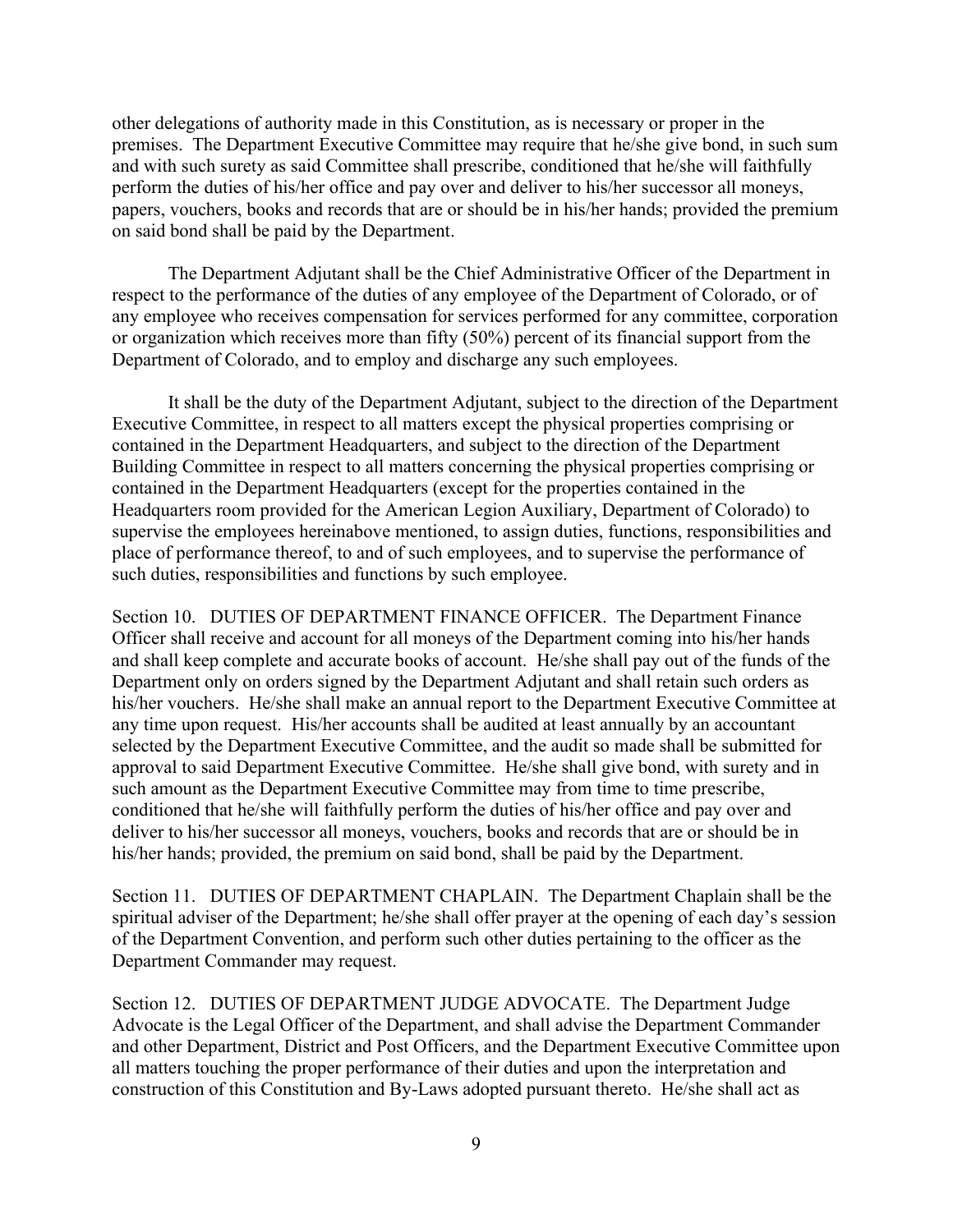parliamentarian of the Department Convention and perform such other duties as are usually incident to the office.

Section 13. DUTIES OF DEPARTMENT HISTORIAN. The Department Historian shall collect, compile and deliver to a successor all matters bearing upon the history of the Department during the term, and deliver to the successor all papers received by the Historian from the predecessor. The Historian shall make an annual report to the Department Convention. The Historian is enjoined to perform his/her duties efficiently, capably and well to the end that posterity may have accurate knowledge of the transactions of the Department and of the men and women who were active in its affairs.

Section 14. DUTIES OF DEPARTMENT SERGEANT-AT-ARMS. The Department Sergeantat-Arms shall be the color bearer of the Department. He/she shall preserve order, under the direction of the presiding Officer, at sessions of the Department Convention, and perform such other duties as are usually incident to the officer.

Section 15. DUTIES OF THE DEPARTMENT EXECUTIVE COMMITTEEMEN. It shall be the duty of each Department Executive Committeeman, under the direction and supervision of the Department Commander (1) to assist the Department Commander and Department Committees in the performance of their duties and the carrying out of The American Legion programs in his/her District; (2) to attend each Convention and Conference of his/her District; (3) to make at least one annual visitation to the Posts in his/her District with the regular visitation of the District Officers; and (4) to perform such other duties as may be assigned to him/her by the Department Commander or the Department Executive Committee.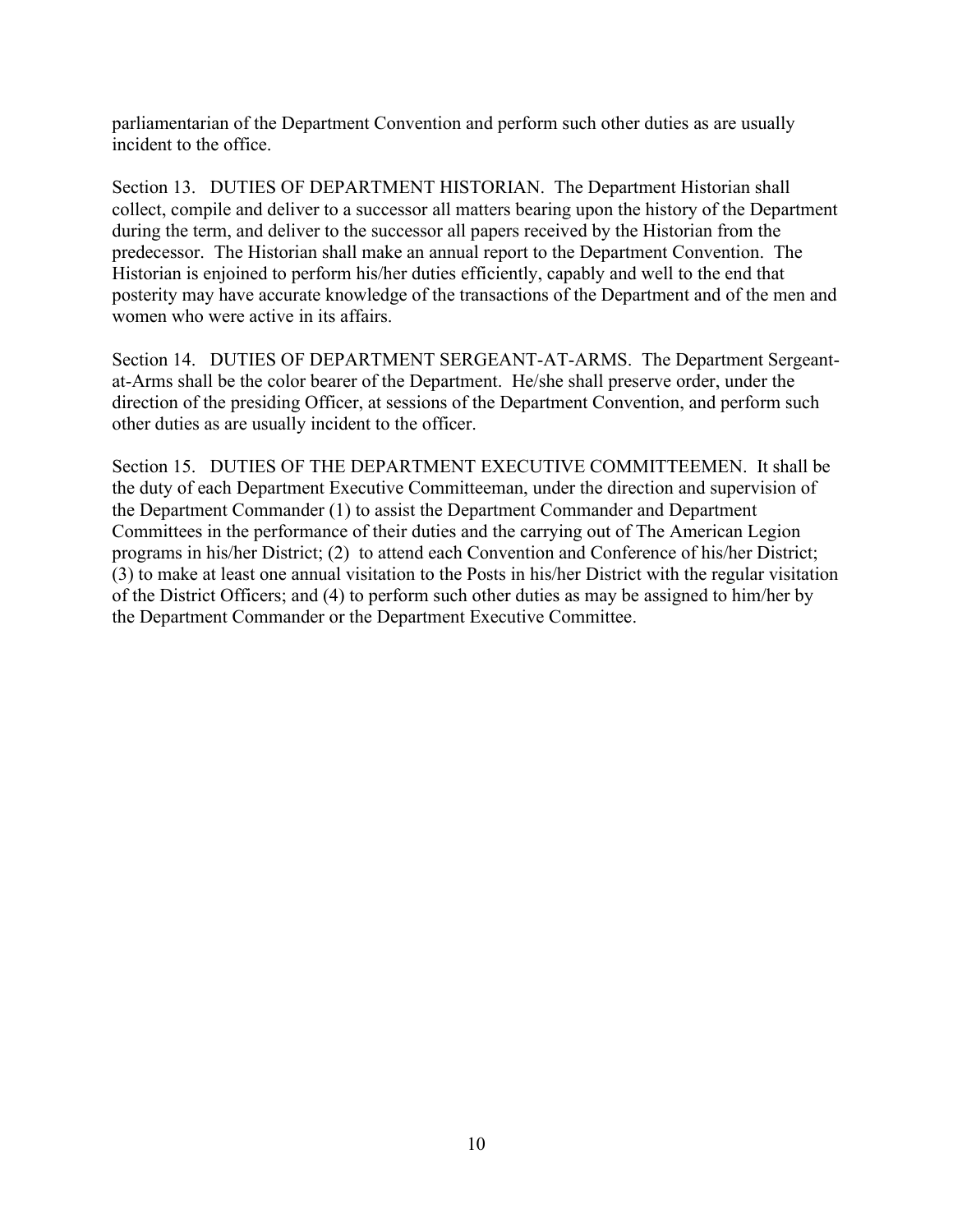#### **ARTICLE VIII**

#### **NATIONAL EXECUTIVE COMMITTEEMAN**

Section 1. ELECTION. At the 1991 Department Convention, and at the Department Convention in each alternate year thereafter, the Department Convention shall elect one (1) National Executive Committeeman and one (1) Alternate National Executive Committeeman, each to serve for a term of two (2) years and until his/her successor has been elected and qualified.

Section 2. VACANCY. In the event of the death or resignation or the disability (declared by the Department Executive Committee to exist) of the National Executive Committeeman, the Alternate Executive Committeeman shall become the National Executive Committeeman for the balance of the term then remaining, and the Department Executive Committee shall then elect an Alternate National Executive Committeeman to serve for the balance of the term then remaining.

#### **ARTICLE IX**

#### **DEPARTMENT EXECUTIVE COMMITTEE**

Section 1. MEMBERS, EXPENSES. The voting members of the Department Executive Committee shall be the Department Commander, the immediate past Department Commander, the Department Senior Vice-Commander, the Department Junior Vice-Commanders, the National Executive Committeeman, any Past National Commander(s) from Colorado who remain an active member of a Colorado Post, The Department Executive committee persons, [one (1) from each of the Districts of the Department] and two (2) past Department Commanders. In the event the immediate past Department Commander shall be the National Committeeman, or shall be deceased, or for any reason be ineligible to be a member of the Committee, or in the event the National Executive Committeeman shall fail for any reason to attend a meeting of the Committee, the Alternate National Executive Committeeman shall be a voting member of the Committee, in his/her place. The Department Adjutant and the Department Finance Officer shall be members of the Committee, without vote. Said two (2) past Department Commanders shall be selected annually as members of the Committee by past Department Commanders who are members in good standing of Posts of the Department, and who are in attendance at the Department Convention, to be called and presided over by the senior past Department Commander in attendance, and their selection shall be certified by said senior past Department Commander to the Department Adjutant. The voting and non-voting members of Committee shall be entitled to reimbursement of their expenses for attending meetings of the Committee, the exact amount to be set by the Committee; provided, no expenses shall be allowed to the two (2) past Department Commanders who are selected as members as aforesaid. The Committee may appoint one or more sub-committees from members of the Committee to perform such functions as are delegated to such sub-committee and to make a report at each meeting of the Committee.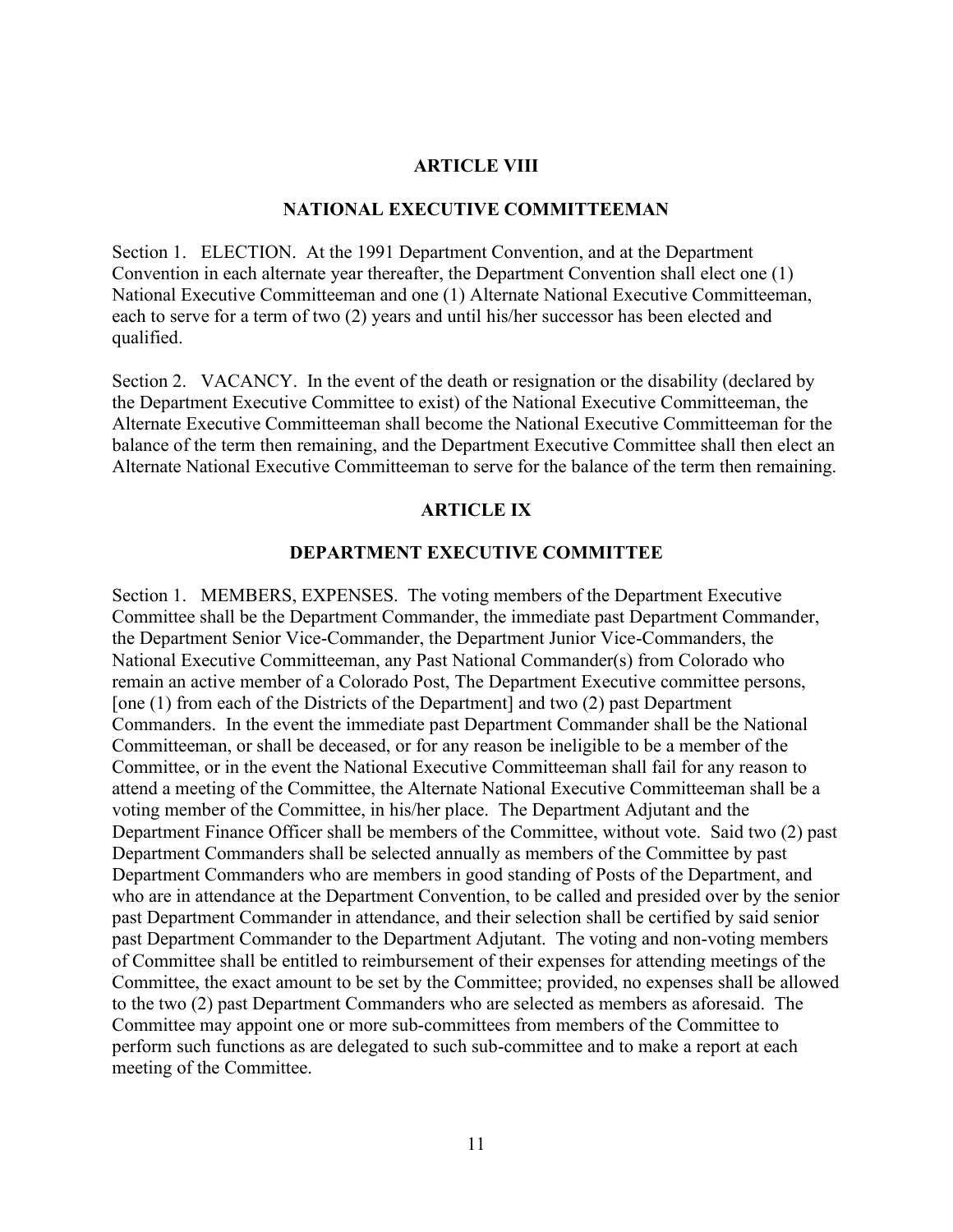In the event of the resignation or death of a past Department Commander who has been selected to be a member of the Committee as aforesaid, the Committee shall elect a past Department Commander to serve the remainder of his/her term.

Section 2. TENURE OF MEMBERSHIP. The Department Commander and the immediate past Department Commander shall serve terms of one (1) year each. Members elected from the District of the Department shall serve terms of two (2) years each. The term of the Department Commander shall commence on his/her election and qualification as Department Commander. The term of the immediate Past Commander shall commence upon the election and qualification of his/her successor as Department Commander and shall cease upon the qualification of his/her successor as a member of the Committee. The term of any Past National Commander(s) shall commence upon the election and qualification of his/her successor to the office of National Commander and shall cease upon death or his/her transfer to a Post outside the jurisdiction of the Department of Colorado. The terms of members elected from Districts shall commence upon the adjournment of the Department Convention at which they were elected and shall cease upon the election and

qualification of their respective successors.

Section 3. POWERS AND DUTIES OF COMMITTEE-AUDIT. The Department Executive Committee shall, between sessions of the Department Convention, have and possess all the powers and duties of the Department Convention; and shall have and possess all other powers and perform such duties as are granted to or enjoined upon it by this Constitution or By-Laws adopted pursuant thereto, subject to the power of the Department Convention to fix and determine the policies and objectives of the Department. The Department Executive Committee shall annually, or before the 31st day of December, consider the recommendations of the Finance Committee and adopt the budget for the Department for the next succeeding fiscal year. Said budget shall not provide for the expenditure of funds in excess of the anticipated revenues for the fiscal year unless, in the opinion of the Committee, an emergency exists, in which case additional expenditures may be authorized to the extent of five per centum of the anticipated revenues of the Department. The Department Executive Committee shall have the power to review the budget and amend the same whenever it appears that circumstances require such review and amendment.

The Department Executive Committee shall cause an audit of the books and records of the Department to be performed at least once each fiscal year, which shall contain the expression of opinion of the auditor as to the fairness of the representation of the financial statements or his/her statement as to the reasons why such opinion is not expressed. The financial statements shall include an analysis of the expenditures of the Department for the fiscal year under review and a comparison of amounts budgeted with amounts expended. The statements shall also show the un-appropriated and un-reserved surplus balance of the Department as of the last day of the fiscal year. Such audit shall be performed by such person or firm as shall be designated by the Department Executive Committee, who shall be a licensed Certified Public Accountant or Registered Accountant in the State of Colorado and said audit may not be performed by any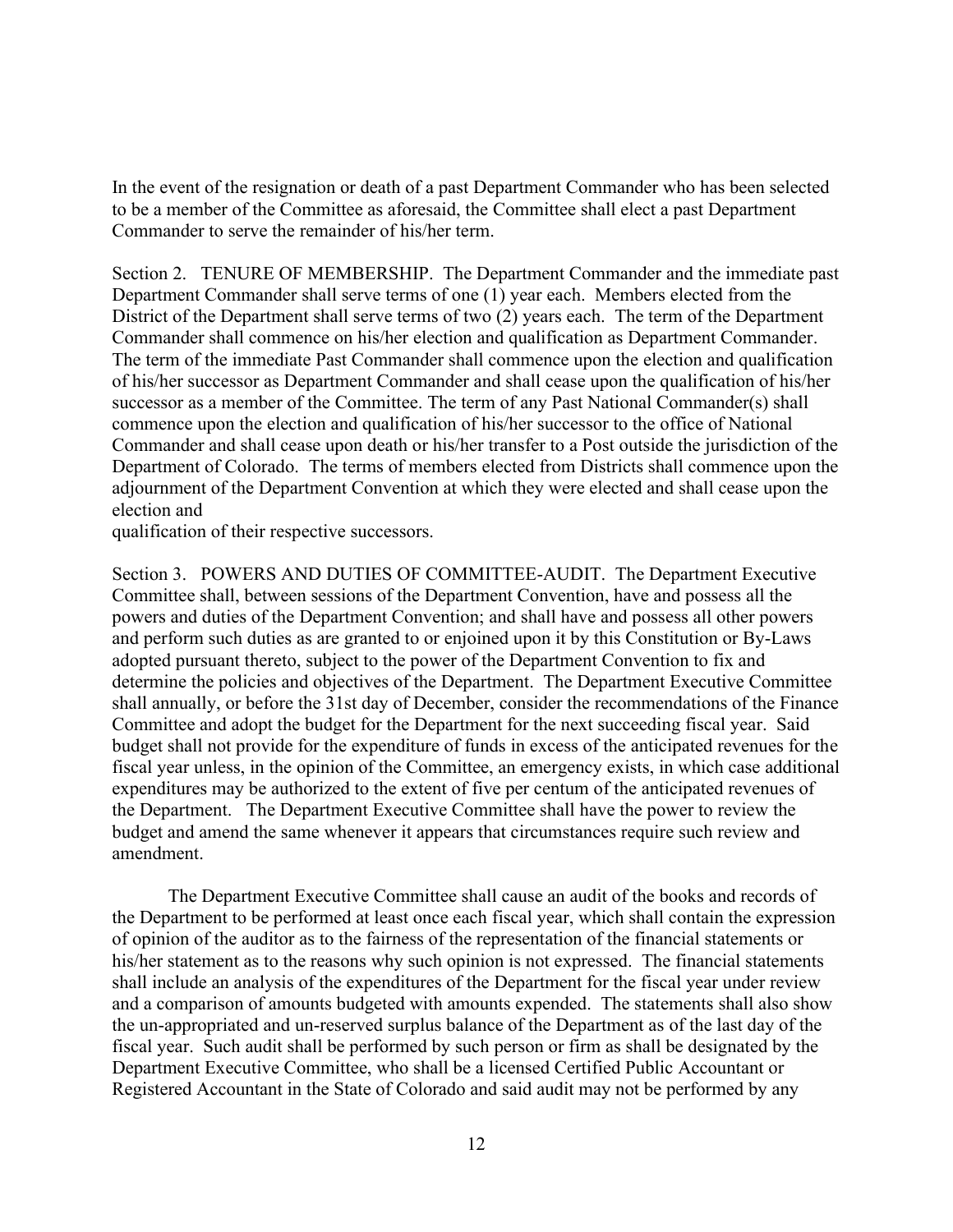person or firm which includes in its membership or employ any person who is an employee or Officer of the Department of Colorado.

The Department Executive Committee shall exercise such jurisdiction over any and all persons, organizations, committees and corporations which are sponsored by or which receive more than fifty (50%) percent of their financial support from the Department of Colorado, The American Legion. If any such person, committee, organization or corporation shall fail or refuse to submit itself to such jurisdiction, the Department Executive Committee shall immediately withdraw the support or sponsorship of the Department of Colorado, The American Legion, from such person, committee, organization or corporation which shall be permitted to use the name of The American Legion, or any name which may be confused therewith, in his, her or its, activities. Any and every action taken pursuant to this sub-section shall be formally adopted and become a part of the Administrative Regulations of the Department of Colorado.

Section 4. MEETINGS. The Department Executive Committee shall meet immediately before and immediately after each Department Convention, upon the call of the Department Commander, upon the call of its chairperson, or upon the written call of any three (3) members. Notice of all meetings shall be given by the Department Adjutant (or by the person or persons making the call) by mail to each member of the Committee, at least six (6) days before the meeting, addressed to the last known address of each member. Service of such notice shall be complete upon mailing.

At any time between meetings of the Department Executive Committee, the Department Commander, or any three (3) members of said Committee, may submit matters for determination by mail, electronic mail (e-mail) or facsimile (fax) vote. The matter sought to be voted shall be reduced to writing and be filed with the Department Adjutant, together with request for a mail, email or fax vote thereon; and the Department Adjutant shall thereupon, in accordance with such request, submit the matter by e-mail, fax or mail in the form in which it was filed with him/her, to each voting member of said Committee. If submitted e-mail or fax, each member desiring to vote thereon, shall do so by e-mail or fax, directed to the Department Adjutant at Department Headquarters within forty-eight (48) hours within the time of sending the e-mail or fax to him/her; and if submitting by mail, each member desiring to vote thereon, shall do so by mail, directed to the Department Adjutant at Department Headquarters within seven (7) days from date of mailing. If the matter submitted receives the affirmative vote of all but four (4) of the voting members of the Department Executive Committee, it shall be considered as adopted with the like effect as though it had been adopted at a regularly-called and held meeting of said Department Executive Committee.

Section 5. QUORUM. Eleven (11) voting members of the Department Executive committee shall constitute a quorum, and a number less than a quorum may adjourn a meeting to a later date.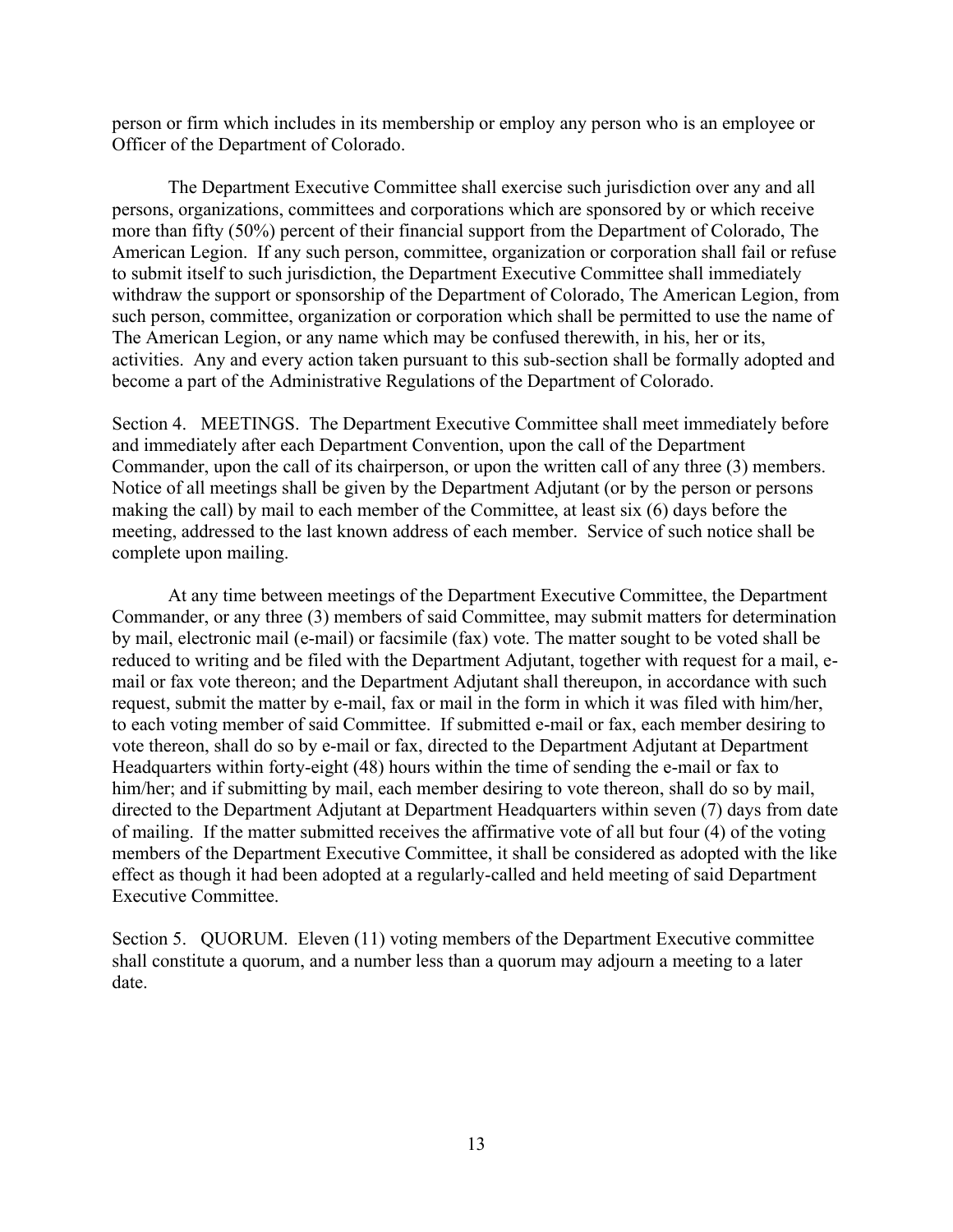# **ARTICLE X**

# **DISTRICT ORGANIZATION**

Section 1. DISTRICT OFFICERS. The Officers of each District shall consist of a District Commander, a District Senior Vice-Commander, a District Junior Vice-Commander, a District Adjutant and a District Finance Officer, and such others as the District may prescribe.

Section 2. ELECTION AND TERMS OF OFFICERS; ELECTION OF DELEGATES AND ALTERNATES TO NATIONAL CONVENTION. District Officers shall be elected at each annual District Convention for a term of one (1) year and shall hold office until their successors have been elected and qualified. Their terms of office shall commence upon the adjournment of the Department Convention next held after their election. There shall also be elected at each annual District Convention one (1) delegate and one (1) alternate to the National Convention of The American Legion, in accordance with Article VI of this Constitution.

Section 3. VACANCIES. All vacancies in District offices shall be filled by the District Executive Committee, the person selected to serve the balance of the term of the officer he/she succeeds. If any District officer shall cease to reside or be a member of a Post in his/her District, the District Executive Committee may declare his/her office vacant and fill the same as herein provided.

Section 4. DISTRICT CONVENTIONS. The District Convention is the legislative body of the District and as such may take any action not in conflict with an existing mandate, Constitution or By-Law of the National Organization, or with an existing Constitution, By-Law or mandate of The American Legion, Department of Colorado.

Section 5. DISTRICT EXECUTIVE COMMITTEE. The District Executive Committee shall consist of the District Commander, District Senior Vice-Commander, District Junior Vice-Commander, District Adjutant, and District Finance Officer, and such others as the District may prescribe. A majority thereof shall constitute a quorum. Between sessions of the District Convention, the District Executive Committee shall have and possess all the powers and duties of the District Convention.

Section 6. DUTIES OF DISTRICT COMMANDER. The District Commander shall have general supervision, subject to the direction of the Department Commander, over all the Posts in his/her District. He/she shall visit each Post in his/her District not less than twice during his/her year and shall endeavor in all ways to promote membership and participation in the programs of The American Legion. He/she shall preside at the District Convention and Conferences of the District and at meetings of the District Executive Committee. He/she shall perform such other duties as are enjoined upon him/her by this Constitution or By-Laws adopted pursuant thereto, or as may be required of him/her by the Department Commander, the Department Executive Committee or the District Executive Committee.

Section 7. DUTIES OF DISTRICT VICE-COMMANDERS. In the event of death or resignation or disability (declared by the District Executive Committee to exist) of the District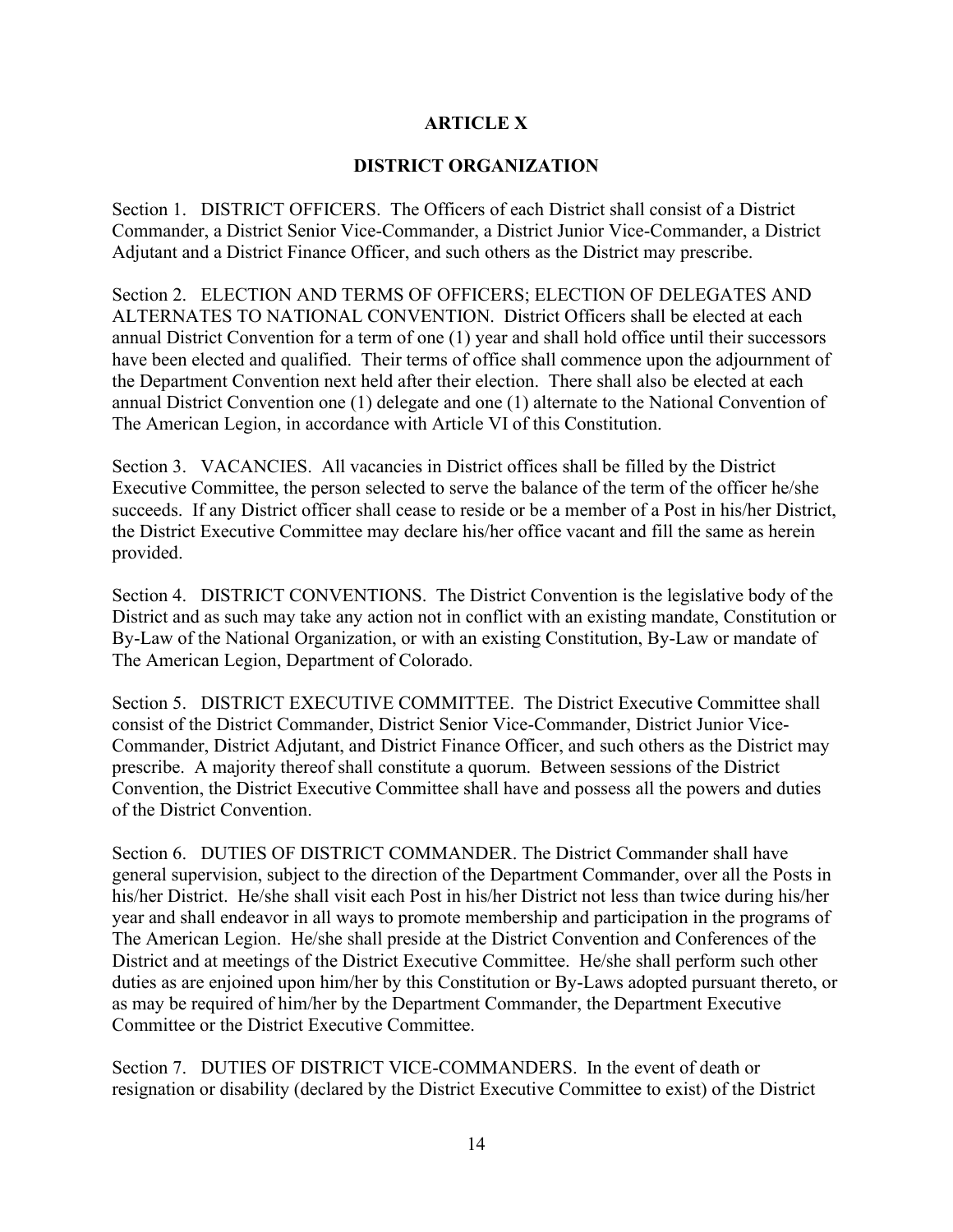Commander, the Senior and Junior Vice-Commanders, in their order, shall succeed to the office and have and possess all the powers and duties of the District Commander; and shall perform such other duties as are required of them by the District Commander, or the District Executive Committee.

Section 8. DUTIES OF DISTRICT ADJUTANT. The District Adjutant shall conduct the official correspondence of the District; shall keep an accurate record of the proceedings of the District Convention and Conference; shall keep such other books and records as are necessary and proper in the performance of his/her duties; and shall pay over all moneys coming into his/her hands and belonging to the District, to the District Finance Officer.

Section 9. DUTIES OF DISTRICT FINANCE OFFICER. The District Finance Officer shall faithfully keep all moneys of the District coming into his/her hands and account therefor; and shall keep such books and records as are necessary or proper in the performance of his/her duties. He/she shall, at the direction of the District Executive Committee, give bond with such surety and in such amount as said Committee shall direct, conditioned for the faithful performance of his/her duties and for the payment and delivery over to his/her successor of all funds, books and records that are or should be in his/her hands; provided, the premium on said bond shall be paid by the District.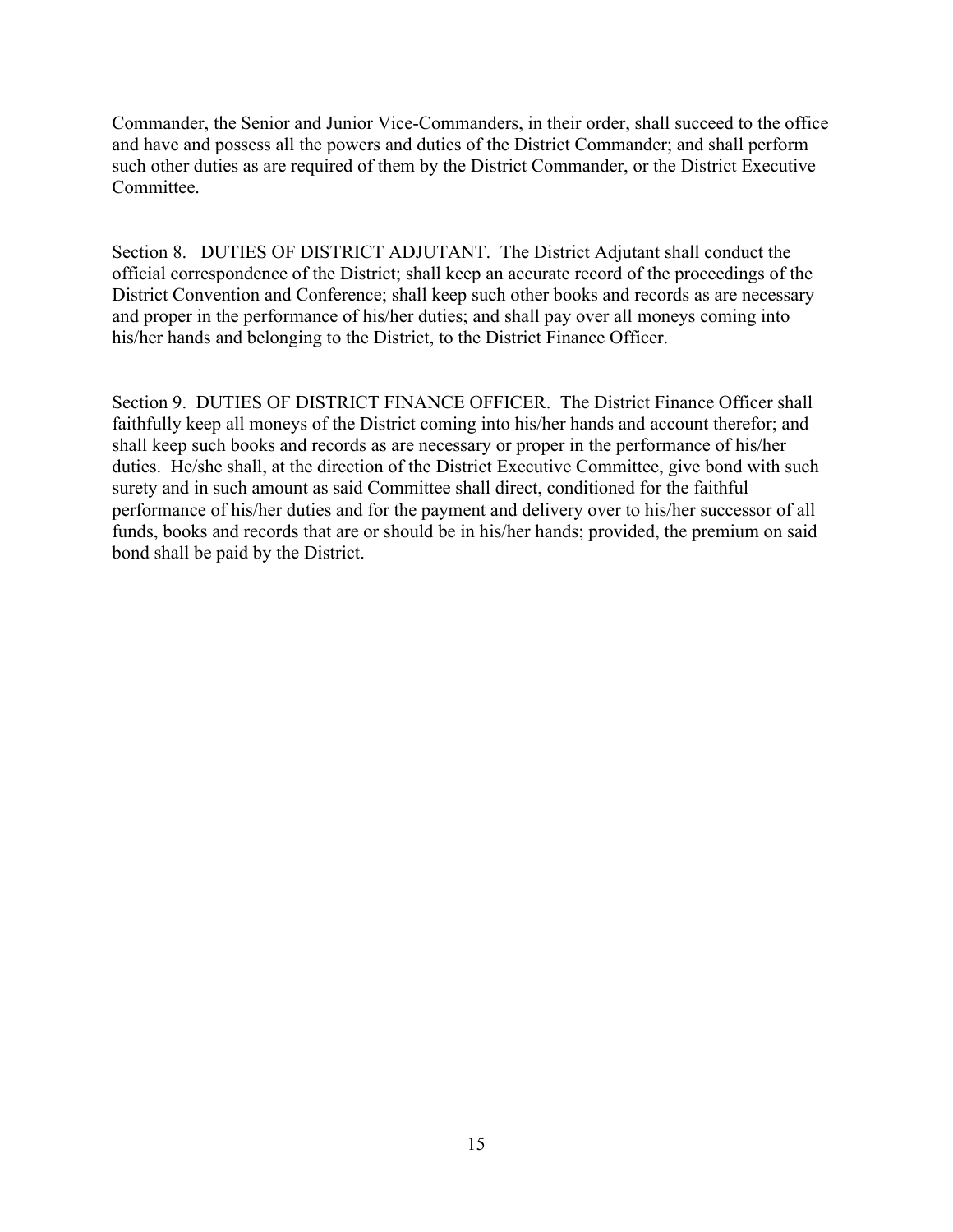Section 10. REVENUE OF DISTRICTS. Subject to the approval of the Department Executive Committee, a District may raise funds for the conduct of its activities, and for the payment of the necessary travel expenses of its Officers, from dues imposed on Posts, members of Posts, from moneys allocated to a District by the Department Convention or Department Executive Committee, or from other sources.

Section 11. TIME OF HOLDING CONVENTIONS. District Conventions shall be held each year at such time and place in the District as the preceding District Convention shall determine; provided that if such District Convention shall not fix the time and place, the same shall be fixed and determined by the District Executive Committee, to be not more than ninety (90) days nor less than thirty (30) days prior to the Department Convention.

Section 12. DISTRICT CONFERENCES. Each District shall annually hold a Conference for the discussion and promotion of programs of The American Legion. The place for holding of each Conference shall be fixed by the District Executive Committee, with the consent and approval of the Department Commander.

Section 13. DISTRICT CONSTITUTION AND BY-LAWS. Each District shall make a Constitution and By-Laws for the government of the affairs of the District, provided the same shall not conflict with this Constitution or By-Laws adopted pursuant thereto, or with the National Constitution or By-Laws of The American Legion. A District Constitution may provide that the District By-Laws shall be made, altered, amended, and repealed by the District Executive Committee. Each District Constitution and By-Laws shall be kept by the District Adjutant and a copy thereof shall be forwarded to the Department Adjutant who shall keep a file which will be open to inspection by members.

Section 14. EXPENSES OF DEPARTMENT EXECUTIVE COMMITTEE. The expenses of the Department Executive Committeeman from each District to the Mid-Year Conference and to the Department Convention shall be paid by the District, as provided by the District Constitution and By-Laws.

# **ARTICLE XI**

# **DEPARTMENT REVENUE**

Section 1. SOURCE OF REVENUE. The revenues of The American Legion, Department of Colorado, shall be derived from annual membership dues, in the amount from time to time fixed by the Department Convention, and from such other sources as the Department Executive Committee shall approve.

Section 2. PAYMENT OF DUES. Each Post shall remit to the Department Adjutant, the amount of dues of each member of said Post, and the amount of dues The National Organization has fixed for each member for the then current year, provided the Department Executive Committee may pay the dues to the National Organization and excuse the payment of dues due the Department from any Post for periods not exceeding one (1) year.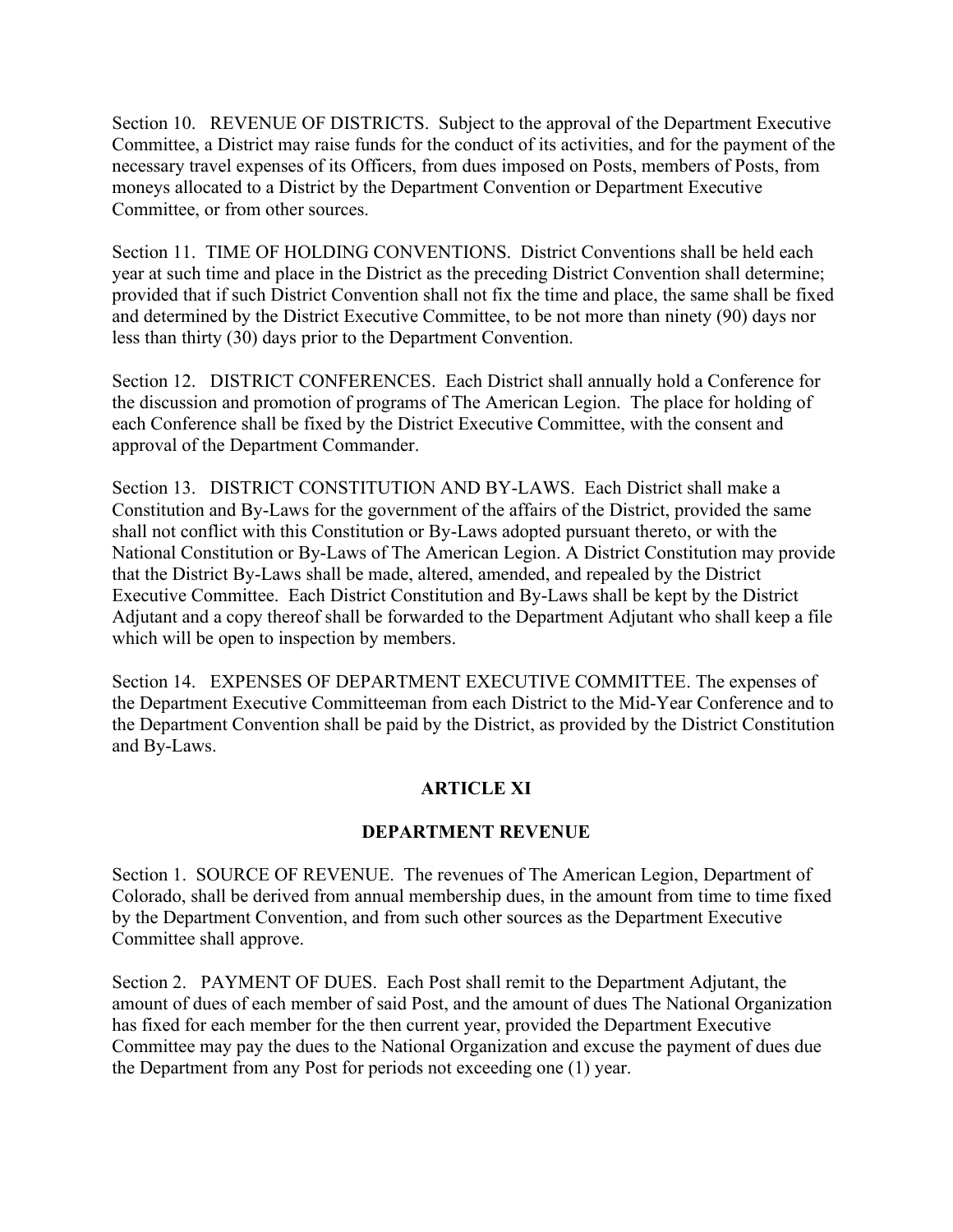Section 3. FISCAL YEAR. The fiscal year of the Department shall commence on the first day of January of each year and end upon the 31st day of December of that year.

Section 4. EXPENDITURE OF DEPARTMENT FUNDS. Subject to the limitations of the budget as herein provided, the Department Executive Committee shall have the power to fix and to change the salaries of the Department Adjutant, the Department Service Officer, and other salaried Officers and employees of the Department; shall have the power to allow actual expenses to the members of the Department Executive Committee, to Department Officers and Committee members when engaged on American Legion business; and shall have the power to authorize payment of the usual and ordinary operating expenses of the Department. Unless approved by the Department Executive Committee no payment of the funds of the Department shall be authorized unless there remains in the budget account for that specific purpose a balance out of which such payment may be made, and any person or persons willfully and knowingly making such payment may be held personally liable for the repayment of that amount to the Department, and the Commander shall institute an action for that purpose upon learning of any such unauthorized payments.

Section 5. OTHER EXPENDITURES. Any expenditure of Department funds in excess of, or for any other purpose than herein provided, must be authorized by a majority vote of the delegates in attendance at a Department Convention.

## **ARTICLE XII**

#### **DISCIPLINE**

Section 1. SUSPENSION OR EXPULSION OF MEMBERS. Each Post may suspend or expel a member upon charges of disloyalty, neglect of duty, dishonesty, or other conduct unbecoming a member of The American Legion. All charges must be made in writing and under oath of the accuser; shall be served personally by mail, addressed to the accused's last known address, at least five (5) days before the trial, and service shall be complete upon mailing. Notice of the day and time of the trial shall be served with the charges. Trial shall be had at a regular or special meeting of the Post of which the accused is a member. The decision of two-thirds (2/3) of the members present, in the presence of a quorum, as to innocence, guilt, and punishment, shall be binding. The accused shall have the right to defend in person or by counsel, to confront the witnesses against him/her and to adduce evidence in his/her own behalf. A record of the proceedings of the trial shall be kept, and either the accused or the accuser may appeal to the Department Executive Committee by filing notice of appeal within ten (10) days after the decision. The person appealing shall, within twenty (20) days after the decision, or as soon thereafter as is possible if the record cannot sooner be completed, file the record of the proceedings on the trial with the Department Adjutant. The Department Commander, the Department Adjutant, or the Chairperson of the Department Executive Committee shall then promptly call a meeting of said Committee to consider the appeal. The appeal shall be heard upon the record only, without further evidence or hearing, and the decision of the majority of said Committee, in the presence of a quorum, shall be final. Said Committee may impose the same, or greater or lesser punishment, or acquit the accused. The cost of the record on appeal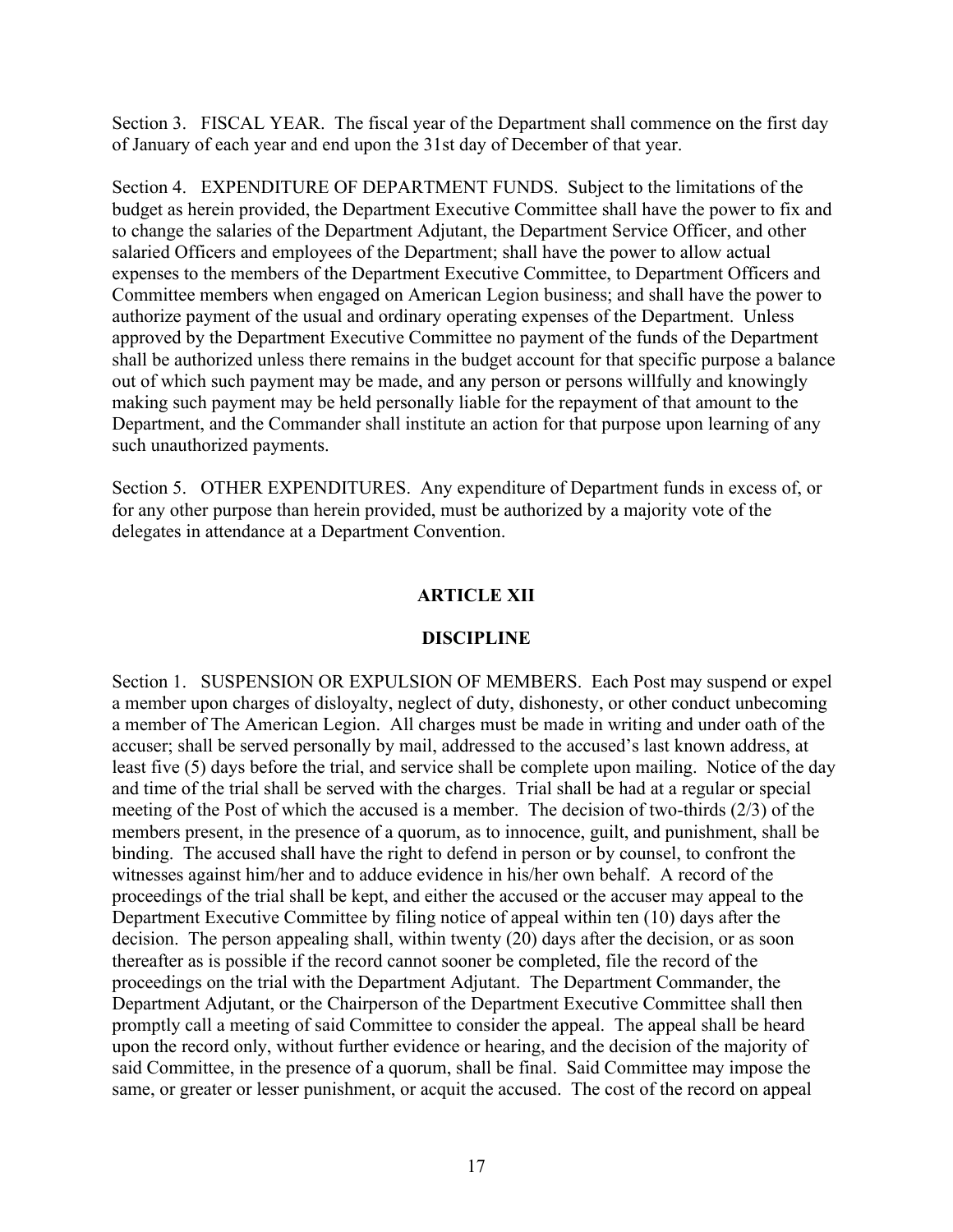shall be paid, before the same is filed, by the appellant. In the event said Committee shall reverse the decision, the appellant, if he/she be the accused, shall be reimbursed such cost by the Post.

Section 2. SUSPENSION OR REVOCATION OF POST CHARTER; FINES. The American Legion, Department of Colorado, has and reserves the right, for good cause, to suspend or revoke the charter of any Post within its jurisdiction, and in accordance with the applicable provisions of the Constitution and By-Laws of The National Organization, Posts may be fined as provided in Article III, Section 3, of this Constitution and By-Laws.

Section 3. REMOVAL OR OTHER PUNISHMENT OF DEPARTMENT OFFICERS AND NATIONAL EXECUTIVE COMMITTEEMAN. The Department Executive Committee may suspend or remove from office or reprimand a Department Officer, the National Executive Committeeman or the Alternate National Executive Committeeman, upon charges of disloyalty, neglect of duty, dishonesty or other conduct unbecoming a member of The American Legion. All charges must be made in writing under oath of the accuser; shall be served personally or by mail, addressed to the accused's last known residence, at least five (5) days before the trial, and service shall be complete upon mailing. Trial shall be had at a regular meeting or special meeting of the Department Executive Committee. The decision of six (6) voting members of the Committee shall be final. The accused shall have the right to defend in person or by counsel, to confront the witnesses against him/her and to adduce evidence in his/her own behalf. Charges shall be filed with the Department Commander, or with any member of the Department Executive Committee, and the person with whom the same are filed shall promptly cause the same to be served, and call a meeting of said Committee to hear said charges, or shall, if a regular meeting is soon to be had, fix the hearing for the time of said regular meeting. In the event the accused is a member of the Department Executive Committee, he/she shall be disqualified to participate as a member of the Committee on the trial, and his/her place shall be taken by a past Department Commander selected by a majority of the remaining members for the Department Executive Committee.

Section 4. REMOVAL OR OTHER PUNISHMENT OF DISTRICT OFFICERS. The District Executive Committee may suspend, remove from office or reprimand a District Officer upon charges of disloyalty, neglect of duty, dishonesty, or other conduct unbecoming a member of The American Legion. All charges must be made in writing under oath of the accuser; shall be served personally or by mail, addressed to the accused's last known residence, at least five (5) days before the trial, and service shall be complete upon mailing. Trial shall be had at a regular meeting or special meeting of the District Executive Committee. The decision of three (3) members of the Committee shall be final. The accused shall have the right to defend in person or by counsel, to confront the witnesses against him/her and to adduce evidence in his/her own behalf. Charges shall be filed with any member of the District Executive Committee and the person with whom the same are filed shall promptly cause the same to be served and call a meeting of said Committee to hear said charges, or shall, if a regular meeting is soon to be had, fix the hearing for the time of said regular meeting. In the event the accused is a member of the District Executive Committee, he/she shall be disqualified to sit as a member of the Committee on the trial, and the remaining members of the District Executive Committee shall select a member of The American Legion residing in the District to take his/her place. A record of the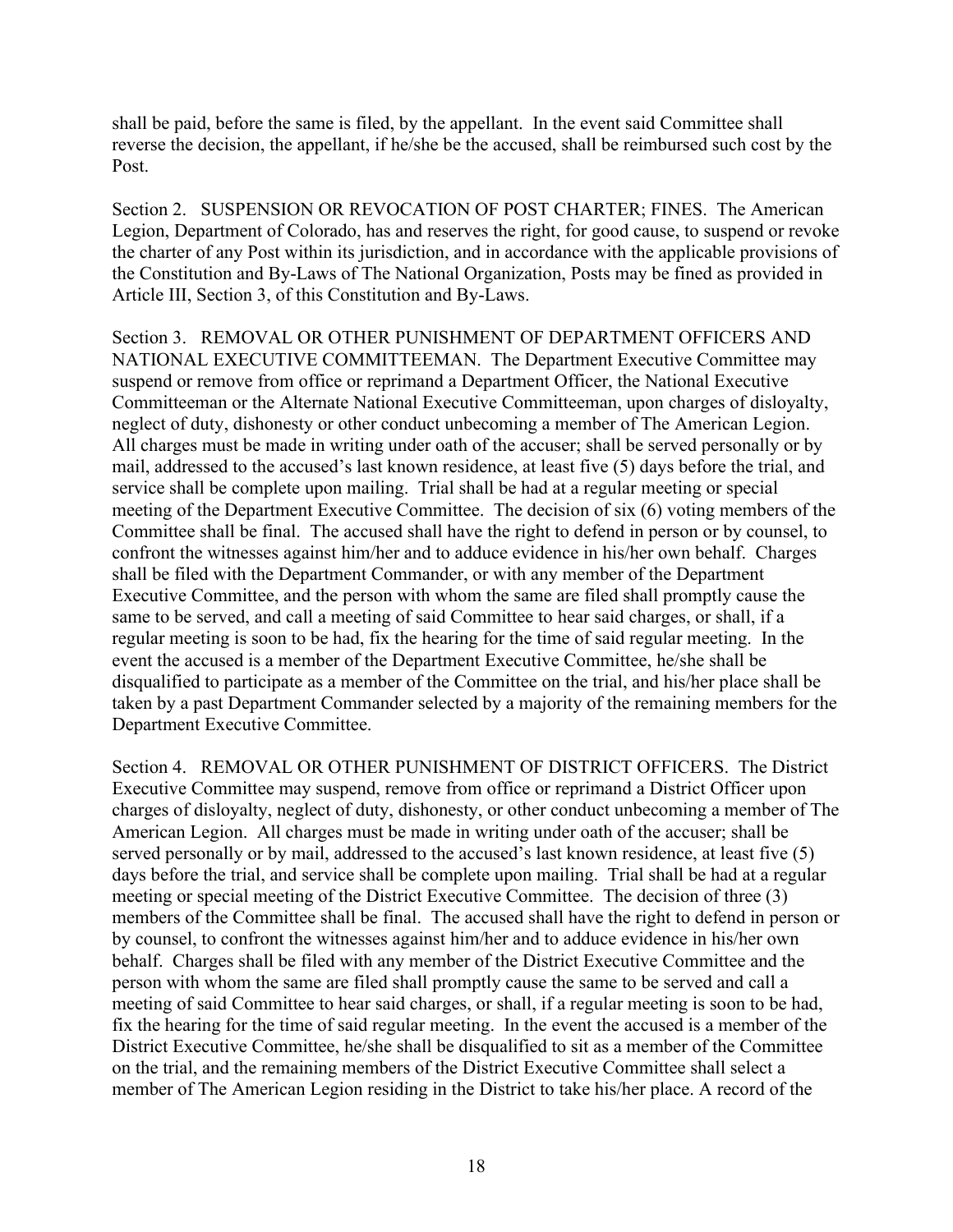proceedings on the trial shall be kept, and on an appeal may be taken from the decision of the District Executive Committee in the same manner and form as is provided for appeals in Section 1 of this Article. In the event of reversal, the appellant, if he/she be the accused, shall be reimbursed the cost of the record and the same shall be paid by the District.

## **ARTICLE XIII**

## **MISCELLANEOUS**

Section 1. ELIGIBILITY FOR OFFICE. Department Officers must be and remain, during their terms of office, members of a Post of the Department, and a member of the Department Executive Committee elected from a District must be and remain during his/her term of office, a member of a Post located in the District he/she represents. Each District Officer must be and remain during his/her term of office, a member of a Post located in the District in which he/she is an officer, and each Post officer must be and remain during his/her term of office a member of the Post of which he/she is an officer. Failure of any Officer mentioned in this section to be and remain a member of a Post as herein required shall, ipso facto, create a vacancy in his/her office.

Section 2. COMMITTEES. The Department Convention and, between the sessions of the Department Convention, the Department Executive Committee, may create such standing and special committees as may be necessary or proper for carrying on the business and programs of The American Legion.

Section 3. OATH OF OFFICE. Each Department, District and Post Officer, the National Executive Committeeman, and the Alternate National Executive Committeeman shall, before entering upon the duties of his/her office, take the oath of office as found in The American Legion Officers Guide, or the following:

"I \_\_\_\_\_\_\_\_\_\_\_\_\_\_\_\_\_, do solemnly swear (or affirm) that I will support and defend the Constitution of the United States of America, and bear true faith and allegiance to the same; that I will support and maintain the National Constitution of the American Legion and the Department Constitution of the Department of Colorado; and that I will, to the best of my ability, faithfully discharge the duties of the office of \_\_\_\_\_\_\_\_\_\_\_\_\_\_\_\_\_\_, upon which I am about to enter."

Section 4. CAPS. Members of Posts may wear such caps as they desire, provided the same may not be red or white, or blue and white. Department Officers, including members of the Department Executive Committee, shall wear white caps. District Officers shall wear blue caps with white crowns. Appropriate lettering designated State, District, Post and Office may be inscribed in such caps. No member shall wear a cap bearing lettering or of a color to which he/she is not entitled, under the provisions of this Section.

Section 5. AMERICAN LEGION AUXILIARY. The American Legion Department of Colorado, recognizes an auxiliary organization, known as The American Legion Auxiliary,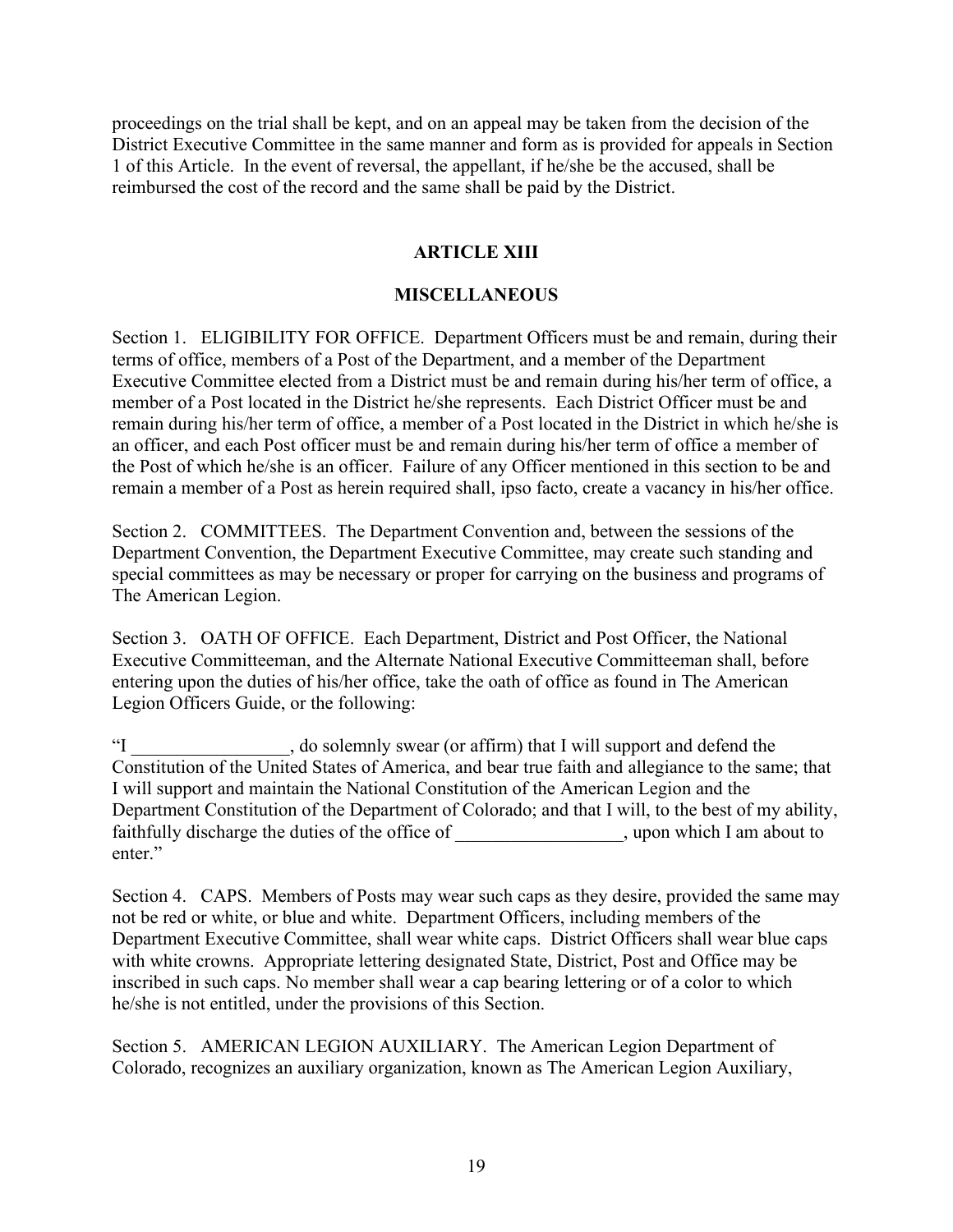Department of Colorado. Membership therein shall be limited to persons declared eligible therefor by the National Constitution of The American Legion.

Section 6. SONS OF THE AMERICAN LEGION. The Department of Colorado recognizes an auxiliary organization, known as the Sons of The American Legion. Membership therein shall be limited to persons declared eligible therefor by the Constitution and By-Laws of the Sons of The American Legion.

Section 7. LAST SQUAD CLUBS. The American Legion, Department of Colorado, recognizes subsidiary organizations, each usually described as a Last Squad Club. Membership therein shall be limited to members of The National Organization in good standing.

Section 8. DEFINITION OF YEAR. Where ever in this Constitution a term of office is fixed at one (1) year or at two (2) years, a year or two (2) years shall be defined as the period commencing with the election and qualification of the Officer and ending with the election and qualification of his/her successor; provided, the term of an Officer filling a vacancy shall expire when the term of office of the person whose place he/she has taken would have expired.

Section 9. CONVEYANCES AND ENCUMBRANCES; TRANSFERS OF PROPERTY; SIGNATURES. The Department Commander and the Department Adjutant shall, when authorized to do so by the Department Convention or the Department Executive Committee, execute and deliver, in the name and behalf of The American Legion, Department of Colorado (a non-profit corporation organized under the laws of the State of Colorado), all deed, deeds of trust, mortgages, assignments and transfers, and such other writings as may be necessary or proper to convey, encumber, assign or transfer, all or any part of The American Legion or personal property of said corporation, and likewise, to execute and deliver promissory notes and other evidences of indebtedness; and all such instruments heretofore executed and delivered by the Department Commander and the Department Adjutant are hereby in all the things ratified, approved and confirmed.

Section 10. PAST COMMANDERS CLUB. The American Legion, Department of Colorado, recognizes a subsidiary organization, known as the Past Commanders Club, membership therein shall be limited to members of The National Organization in good standing.

Section 10. COLORADO AMERICAN LEGION PRESS ASSOCIATION (CO-ALPA). The American Legion, Department of Colorado, recognizes a subsidiary organization, known as the Colorado American Legion Press Association (CO-ALPA), membership therein shall be limited to members as provided for in their constitution and by-laws.

# **ARTICLE XIV**

# **AMENDMENTS AND REVISIONS**

Section 1. AMENDMENTS TO CONSTITUTION. This Constitution may be amended at any Department Convention by a vote of two-thirds (2/3) of the delegates present and voting in the presence of a quorum; provided, the proposed amendment shall have been submitted by the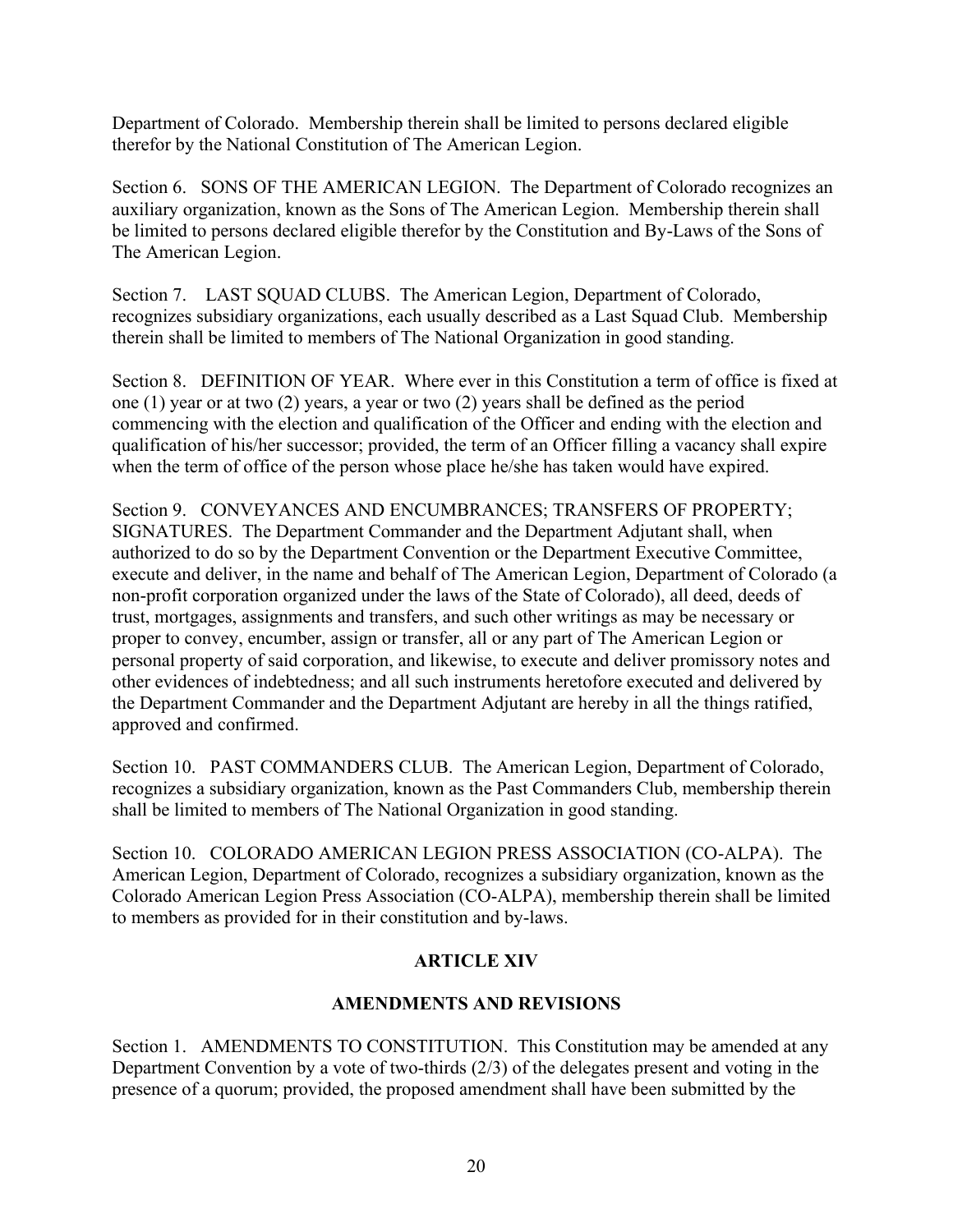Department Adjutant to each of the Posts of the Department by mailing the same to them at least twenty (20) days prior to the convening of the next ensuing Department Convention; and provided further, no proposed amendment shall be submitted by the Department Adjutant or considered by the Department Convention unless the same be proposed by a District Convention, the Department Executive Committee or by a Post of the Department; provided the Department Executive Committee may, in the event of the necessity therefor declared to exist, and after the twenty-day (20) period has expired, submit proposed amendments to the Convention Committee charged with consideration thereof and the same may be adopted or rejected by the Convention.

Section 2. UPDATE OF CONSTITUTION. After each Department Convention, and at such other times as may be designated by the Department Commander, the Department Adjutant, in cooperation with the Department Judge Advocate, shall carefully examine the text of this Constitution, and of the amendments thereto made by the preceding Department Convention, and shall renumber the Articles and Sections; make appropriate changes in references made to other Articles and Sections; transfer Sections to other Articles, and supply title changes of Sections and catch lines as they deem proper; and shall cause the same to be printed for the use of the Posts, Officers, and members of the Department.

# **ARTICLE XV**

## **BY-LAWS**

Section 1. The Department Executive Committee shall have the power to make, alter, amend, and repeal By-Laws for the government of the Department, not inconsistent with this Constitution.

#### **ARTICLE XVI**

#### **REPEAL AND SAVING CLAUSE**

Section 1. This Constitution, adopted at the Department Convention held in Colorado Colorado Springs, Colorado in the year 2021, supersedes and takes the place of all earlier Constitutions and amendments thereof and the same, and all By-Laws adopted thereunder, are hereby revoked and annulled; provided, nothing in this Constitution contained shall be construed, without the taking of proceedings authorized hereunder, to deprive any member of his/her membership or to annul or revoke any charter hitherto granted to any Post, or retroactively to affect the status of any member or Post.

# **ARTICLE XVII**

#### **DEPARTMENT HEADQUARTERS**

Section 1. DEPARTMENT HEADQUARTERS. The headquarters of The American Legion, Department of Colorado, shall be maintained at 7465 East 1st Ave., City and County of Denver, CO 80230.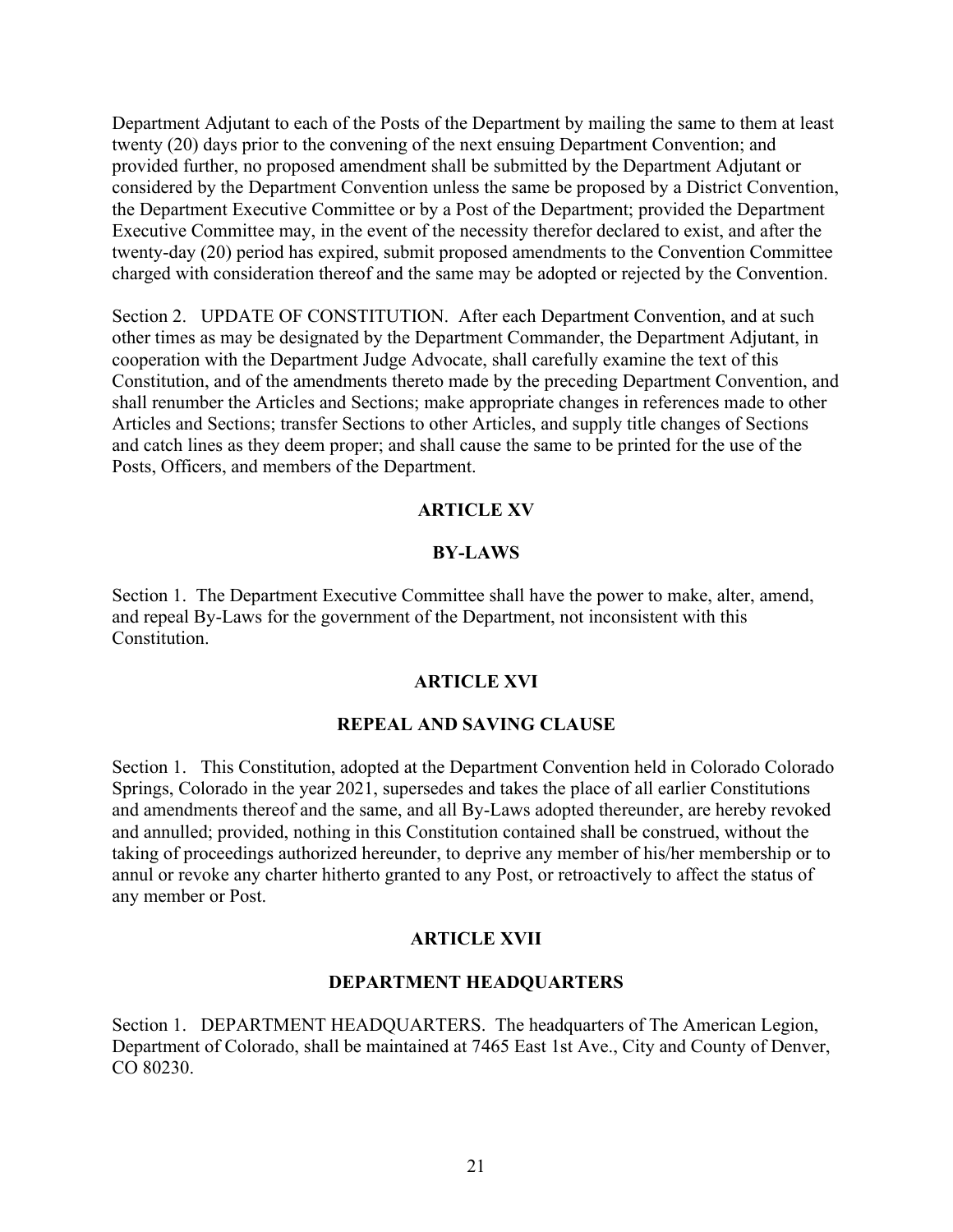Section 2. MANAGEMENT. It shall be the duty of the Department Building Committee, under review of the Department Finance Committee, to administer the maintenance and repair of the Department Headquarters building, and associated rental properties, and the maintenance, repair and purchase of the necessary office and building equipment for Department Headquarters and associated rental properties.

## **BY-LAWS OF THE AMERICAN LEGION DEPARTMENT OF COLORADO**

## **ARTICLE I**

#### **MEMBERSHIP REGULATIONS**

Section 1. MEMBERSHIP APPLICATION FORMS. Each Post shall provide a form of application for membership, and all applicants for membership shall complete the same.

Section 2. DUES AND INITIATION FEES. Each Post may prescribe the dues to be paid by its members and the amount, if any, of initiation fees; provided, each Post shall in addition to the dues charged for its own purposes, collect and remit the prescribed National and Department per capita dues.

Section 3. TRANSFER OF MEMBERSHIP. A member in good standing of any Post may transfer his/her membership to another Post of the Department. Upon request of any member he/she shall be furnished with a certificate by his/her Post stating the fact of his/her membership and the duration thereof; and upon the exhibition thereof to another Post he/she shall be entitled to membership therein upon payment of the then current dues of the latter Post. Certificates issued under this Section shall be reported monthly to the Department Adjutant, and if a member to whom said certificate is issued shall become a member of another Post, said Post shall make report thereof to the Department Adjutant within thirty (30) days after he/she becomes such member.

# **ARTICLE II**

#### **CONVENTION REGULATIONS**

Section 1. ORDER OF BUSINESS AT DEPARTMENT CONVENTIONS. Unless the Department Convention shall adopt rules to the contrary, the order of business at Department Conventions shall be as follows:

- 1. Call to order by Department Commander.
- 2. Advancement of Colors.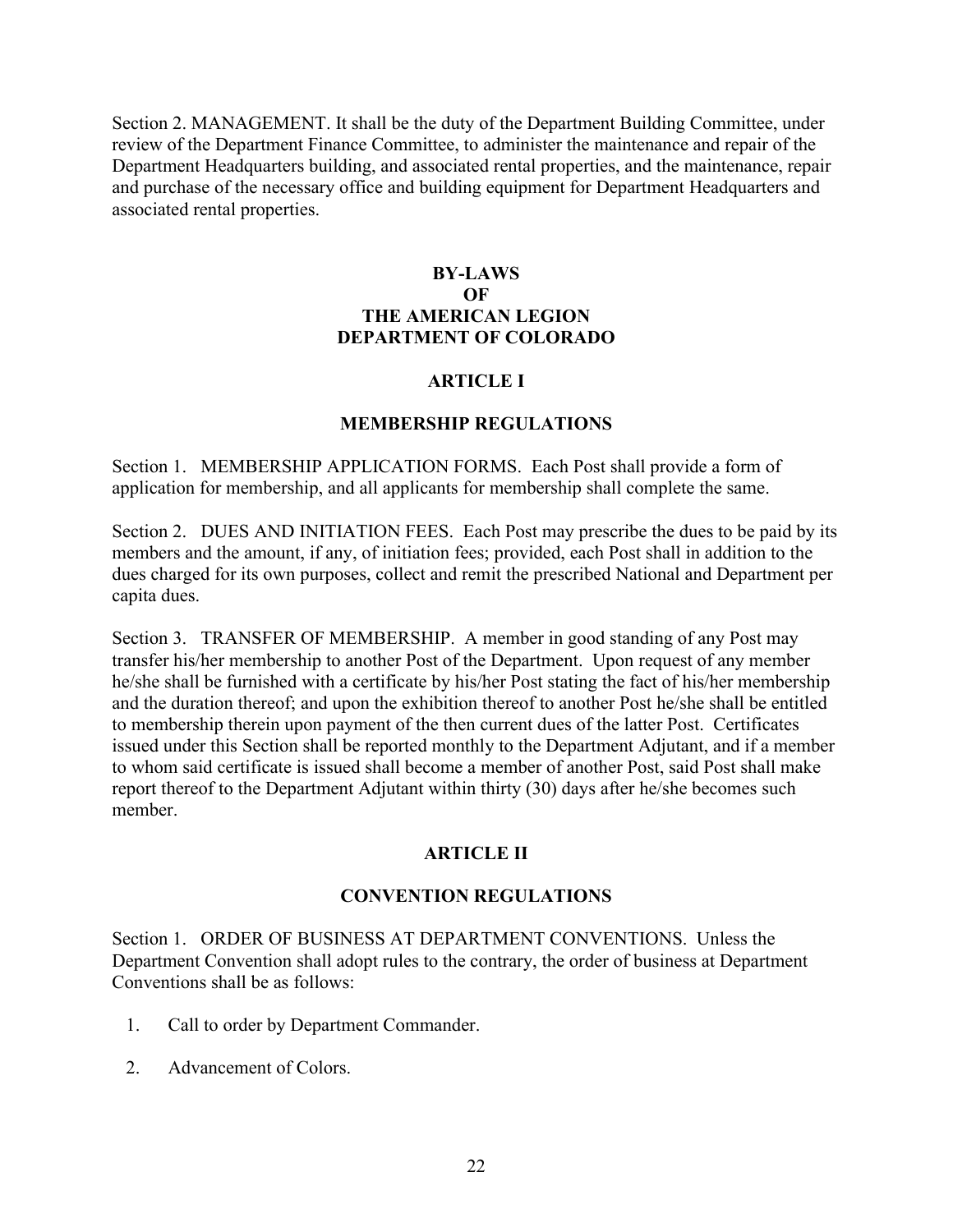- 3. Invocation.
- 4. Reading of Call for Convention (which may be dispensed with on motion).
- 5. Appointment of Convention Committees other than Credential, Rules and Order of Business, Resolutions and Constitution.
- 6. Report of Credentials Committee.
- 7. Report of Rules and Order of Business Committee.
- 8. Report of Officers.
- 9. Report of Committees other than Resolutions.
- 10. Report of Resolutions Committee.
- 11. Election and installation of Officers, which election shall be held as the first order of business after lunch on each Saturday of each Convention.
- 12. Adjournment.

Section 2. SUBMISSION OF RESOLUTIONS. Resolutions shall not be considered by the Department Convention unless they are submitted (1) by a District; (2) by the Department Executive Committee; (3) by a standing Department Committee; or (4) by a Convention Committee; nor, in the case of Resolutions submitted by Districts, unless the same shall be received in the office of the Department Adjutant at least ten (10) days prior to the Department Convention; provided, however, Resolutions proposing Constitutional amendments must be placed in the hands of the Department Adjutant at least thirty (30) days prior to the convening of the Department Convention so that the same may be circularized as required by the Department Constitution.

Section 3. CREDENTIALS COMMITTEE. At least five (5) days prior to the convening of the Department Convention, the Department Commander shall appoint a Credentials Committee of not less than five (5) members from among the delegates to the Convention. The Credentials Committee shall inspect and audit the lists of delegates and alternates furnished to the Department Adjutant in accordance with the Constitution and shall report to the Convention at the proper time, the number of votes to which the several Posts and past Department Commanders are entitled in the Convention. Contests shall be determined by the Credentials Committee, subject to the approval of the Convention, and the Credentials Committee may meet from time to time and make supplemental reports at any time prior to the commencement of the election of Officers.

Section 4. RESOLUTIONS COMMITTEE. At least ten (10) days prior to the convening of the Department Convention, the Department Commander shall appoint a Resolutions Committee of not less than seven (7) members, from among the delegates to the Convention. All resolutions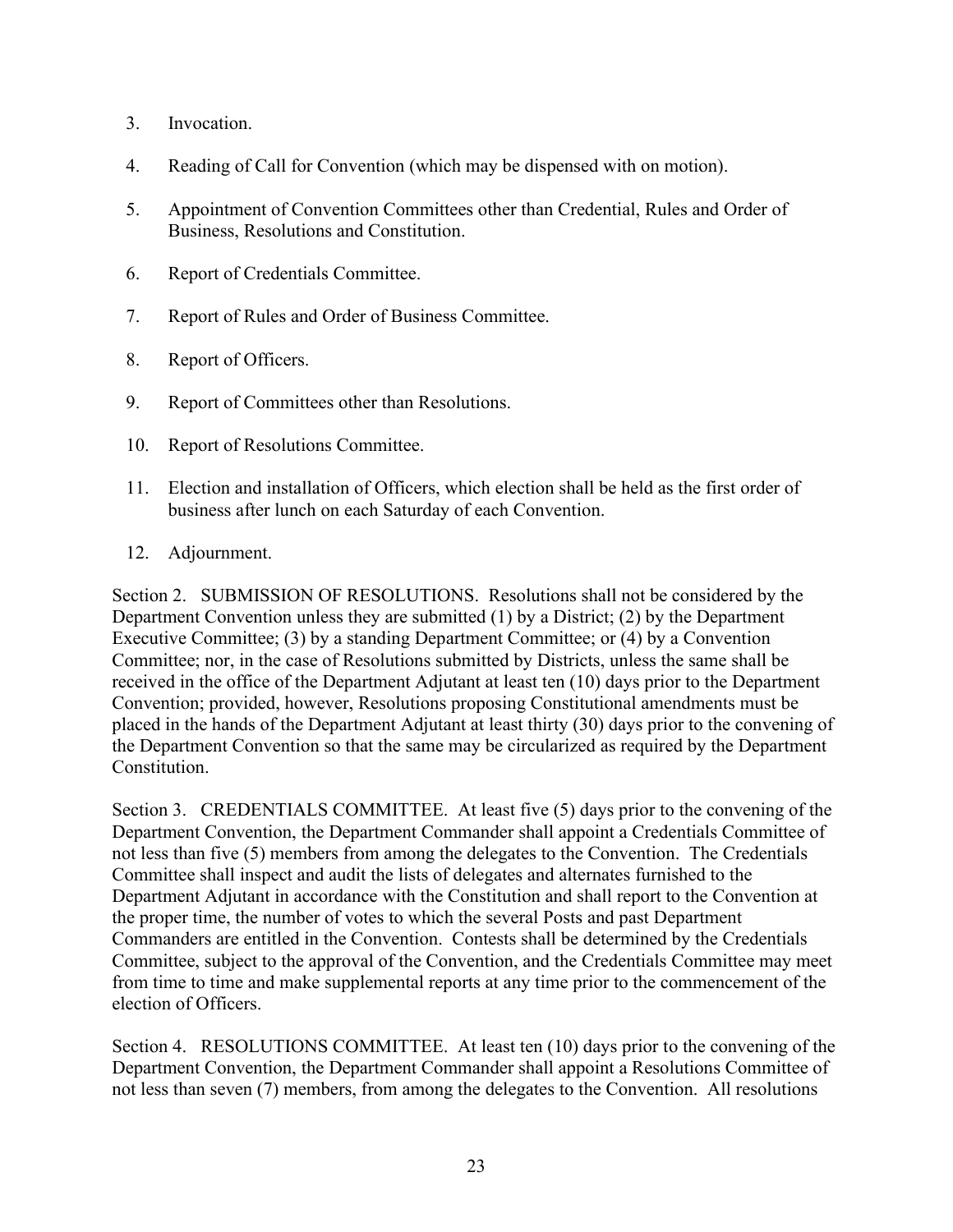for the consideration of the Convention shall be first submitted to the Resolutions Committee, with the exception of resolutions emanating from or within the jurisdiction of other Convention Committees and germane to their respective purposes. No resolution shall be considered on the floor unless it has been approved or rejected by the Resolutions Committee or other Convention Committees having jurisdiction of the same; provided nothing herein contained shall be construed to forbid the amendment of any resolution properly before the Convention.

Section 5. CONSTITUTION COMMITTEE. At least thirty (30) days before the convening of each Department Convention, the Department Commander shall appoint a Convention Constitution and By-Laws Committee, to be composed of five (5) or more members. All proposed amendments to the Constitution or By-Laws shall be referred to the Constitution Committee as soon after its appointment as possible; and the Constitution Committee shall report thereon to the Convention, either favorably or unfavorably; provided, the Constitution Committee may make such textual change as it deems necessary in proposed amendments and which do not affect the meaning or intent of the same; and provided, further, nothing herein shall be construed to forbid the adoption by the Convention of any proposal reported unfavorably by the Constitution Committee, or to forbid the amendment by the Convention of any proposal reported favorably or unfavorably by the Constitution Committee.

Section 6. RULES AND ORDER OF BUSINESS COMMITTEE. At least five (5) days before the convening of each Department Convention, the Department Commander shall appoint a convention Rules and Order of Business Committee. This Committee shall consist of five (5) or more delegates to the Convention. This Committee shall formulate rules for the government of the ensuing convention, including the order in which the several matters to be brought before the Convention shall be considered; and shall be ready with its report upon the opening of the first business session of the Convention.

# **ARTICLE III**

# **FINANCE COMMITTEE**

Section 1. The Department Commander shall appoint a Finance Committee of not less than five (5) members of The American Legion, Department of Colorado, to serve during the tenure of, and at the pleasure of, the Department Commander, with the consent of the Department Executive Committee or until their successors shall be appointed.

Section 2. The function and duties of such Committee shall be:

 (a) Monitor Department expenditures to assure substantial compliance with budget appropriations;

 (b) Mediate any controversies regarding budgetary allowances, and the Committee shall have authority to exceed such allowances at their discretion, and their judgments shall be binding on the Department, and their determinations shall be final; and

 (c) Propose an initial budget for presentation to the Department Executive Committee, consistent with Article IX, Section 3 of the Constitution, at their meeting just prior to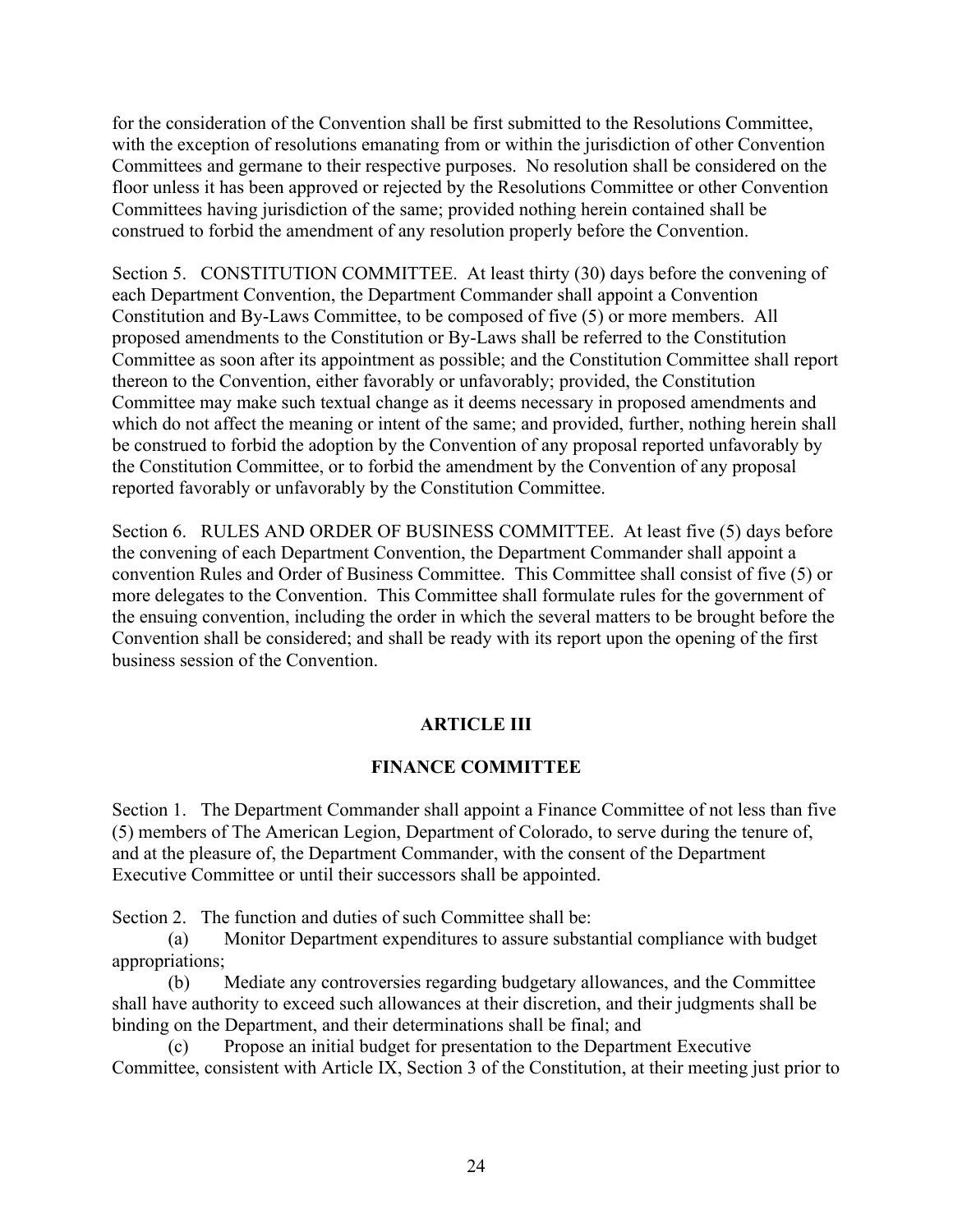Mid-Year Conference, which budget the Department Executive Committee may reject, amend, or approve at their discretion.

 (d) The financial operation and management of the Department Headquarters building and associated rental properties, shall be under the supervision of the Department Finance Committee with recommendations from the Building Committee.

 (e) Review the annual budget of the Colorado American Legion Baseball, Inc, make recommendations for changes and submit to the Department Executive Committee for approval, rejection or amendment at their discretion.

 (f) Review the annual budget of the Colorado Boys State Corporation, make recommendations for changes and submit to the Department Executive Committee for approval, rejection or amendment at their discretion.

Section 3. If the Commander shall fail to appoint a Finance Committee as herein provided, the Chairperson of the Executive Committee or the Department Adjutant may, when the need for such Committee becomes apparent, make the appointments to the Committee, on behalf of the Department Commander.

Section 4. The Department Executive Committee shall retain the authority to dismiss the Finance Committee at any time.

# **ARTICLE IV**

# **NET INCOME FROM REAL AND PERSONAL PROPERTY OWNED BY DEPARTMENTS, DISTRICTS AND POSTS**

Section 1. The net income from real and personal property owned by the Department, Districts and Posts in this Department of Colorado shall be and is irrevocably dedicated to the purposes set forth in Title 39, Article 3, Section 101(1)(e) to (g) of the Colorado Revised Statutes 1973 as such Statute presently exists or as it is subsequently amended. For purposes of this paragraph "net income" includes those references as defined in Title 39, Article 3, Section  $101(1)(g)(H)$  of the Colorado Revised Statutes of 1973 as such Statute presently exists or as it is subsequently amended.

Section 2. In the event the Department takes possession, custody and control of the records, property and assets of any Post upon revocation, cancellation or suspension of the Charter of such Post, the "net income" from any real or personal property received by the Department shall be irrevocably dedicated to the purposes set forth in Section 1 of this Article.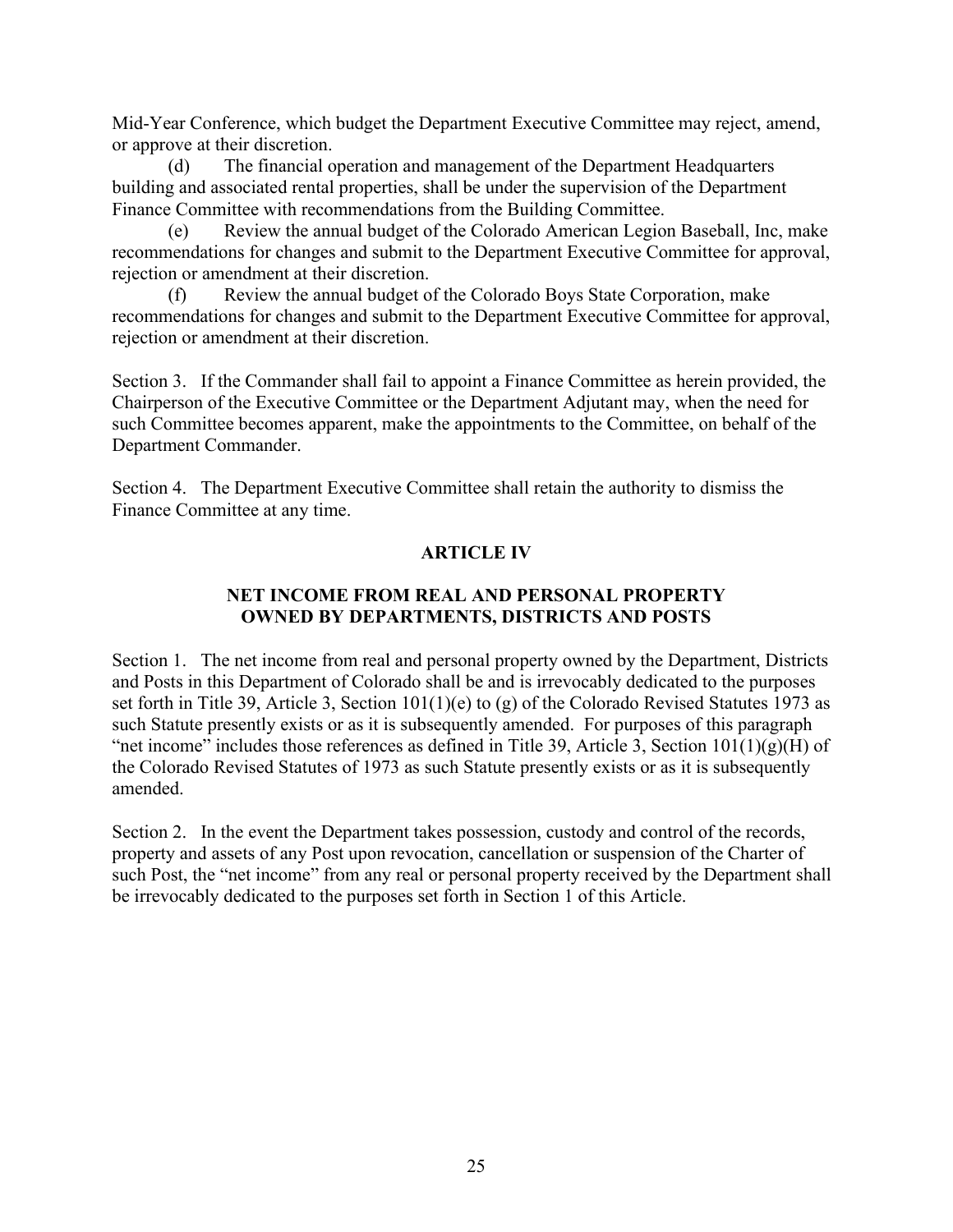## **ARTICLE V**

## **DISTRICT BOUNDARIES**

Section 1. DISTRICT 1. District 1 shall consist of the Counties of Baca, Bent, Crowley, Otero and Prowers.

Section 2. DISTRICT 2. District 2 shall consist of the Counties of Cheyenne, Kit Carson, Kiowa and Lincoln, and those portions of the Counties of Arapahoe, Elbert and El Paso lying east of the Range line between Ranges 60 and 61 West, of the 6th Principal Meridian.

Section 3. DISTRICT 3. District 3 shall consist of the Counties of Logan, Morgan, Phillips, Sedgwick, Washington and Yuma, and those portions of the Counties of Weld and Adams lying east of the Range line between Ranges 60 and 61 West, of the 6th Principal Meridian.

Section 4. DISTRICT 4. District 4 shall consist of the Counties of Boulder and Larimer, and that portion of the County of Weld lying west of the Range line between Ranges 60 and 61 West, of the 6th Principal Meridian.

Section 5. DISTRICT 5. District 5 shall consist of the Counties of Clear Creek, Douglas, Gilpin and Jefferson, and those portions of the Counties of Adams, Arapahoe, Denver and Douglas lying west of Colorado Boulevard and will consist of the following posts: Arvada 161, Bear Valley 84, Central City Post 166, Denver Post 29, Denver Post 101, Denver Post 193, Denver Post 204, Denver Post 777, Denver Post 5280, Edgewater Post 17, Englewood Post 27, Evergreen Post 2001, Golden Post 21, Idaho Springs Post 98, Lakewood Post 178, Littleton Post 103, Littleton Post 2020, Northglenn Post 22, North Jeffco Post 11-11 and Westminster Post 52. (Effective June 27, 2021)

Section 6. DISTRICT 6. District 6 shall consist of the County of Elbert, and portions of the counties of Denver, Adams and Arapahoe east of Colorado Boulevard and will consist of the following posts: Aurora Post 23, Aurora Post 206, Aurora Post 1920, Aurora Post 1976, Aurora Post 1992, Aurora Post 1995, Aurora Post 2019, Brighton Post 2002, Castle Rock Post 1187, Centennial Post 1876, Commerce City Post 151, Denver Post 1, Denver Post 87, Denver Post 322, Denver Post 2012, Elizabeth Post 82, Fitzsimons Post 2018, Highlands Ranch Post 1260, Kiowa Post 182, Montbello Post 2010, Parker Post 1864, Strasburg Post 183 and Thornton Post 201. (Effective June 27, 2021)

Section 7. DISTRICT 7. District 7 shall consist of the Counties of Fremont and Teller and that portion of the County of El Paso lying west of the Range line between Ranges 60 and 61 West, of the 6th Principal Meridian.

Section 8. DISTRICT 8. District 8 shall consist of the Counties of Custer, Huerfano, Las Animas and Pueblo.

Section 9. DISTRICT 9. District 9 shall consist of the Counties of Alamosa, Conejos, Costilla, Mineral, Rio Grande and Saguache.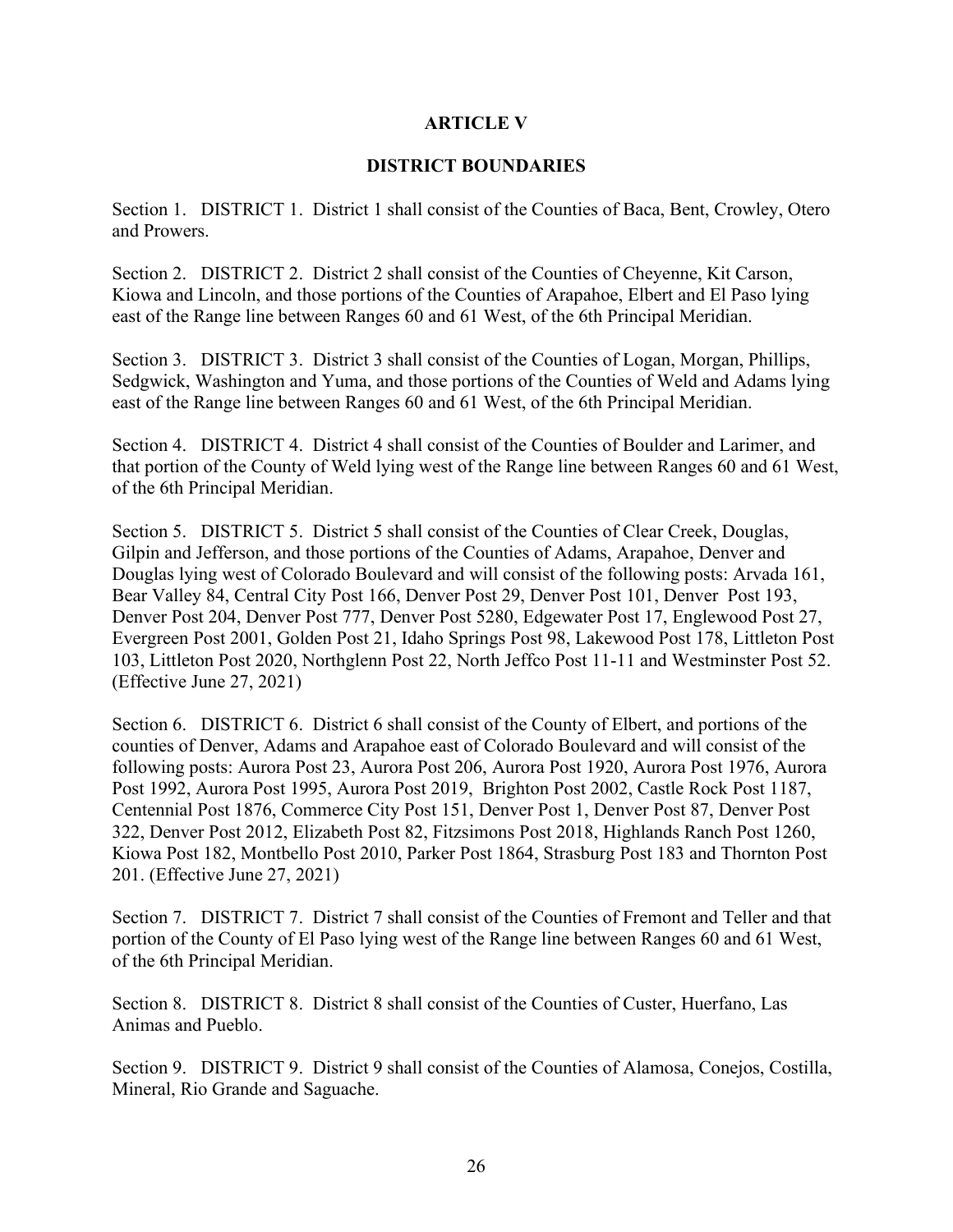Section 10. DISTRICT 10. District 10 shall consist of the Counties of Archuleta, Dolores, Montezuma, LaPlata and San Juan.

Section 11. DISTRICT 11. District 11 shall consist of the Counties of Delta, Gunnison, Hinsdale, Montrose, Ouray and San Miguel.

Section 12. DISTRICT 12. District 12 shall consist of the Counties of Chaffee, Park, Lake, Summit and Eagle, excepting Posts located or to be located in Basalt, Gypsum or Bond.

Section 13. DISTRICT 13. District 13 shall consist of the Counties of Garfield, Mesa and Pitkin, and all Posts located or to be located in Basalt, Gypsum or Bond.

Section 14. DISTRICT 14. District 14 shall consist of the Counties of Grand, Jackson, Moffat, Rio Blanco and Routt.

## **ADMINISTRATIVE REGULATIONS THE AMERICAN LEGION DEPARTMENT OF COLORADO**

(Adopted at the Lamar Convention, June 6, 1954) Revised at the Colorado Springs Convention, June 27, 2021

1. SHORT TITLE. The following may be cited as the "Administrative Regulations" of the Department of Colorado.

2. COMMITTEES. There shall be established in the Department of Colorado, the following Committees, and none other except for special committees authorized by the Department Executive Committee under the provisions of Article XIII, Section 2, of the Department Constitution:

- (a) Membership Committee
- (b) National Security Committee
- (c) Americanism Committee
- (d) Veterans Affairs and Rehabilitation Committee
- (e) Children & Youth Committee
- (f) Legislative Committee
- (g) Headquarters Building Committee
- (h) Colorado American Legion Baseball, Inc.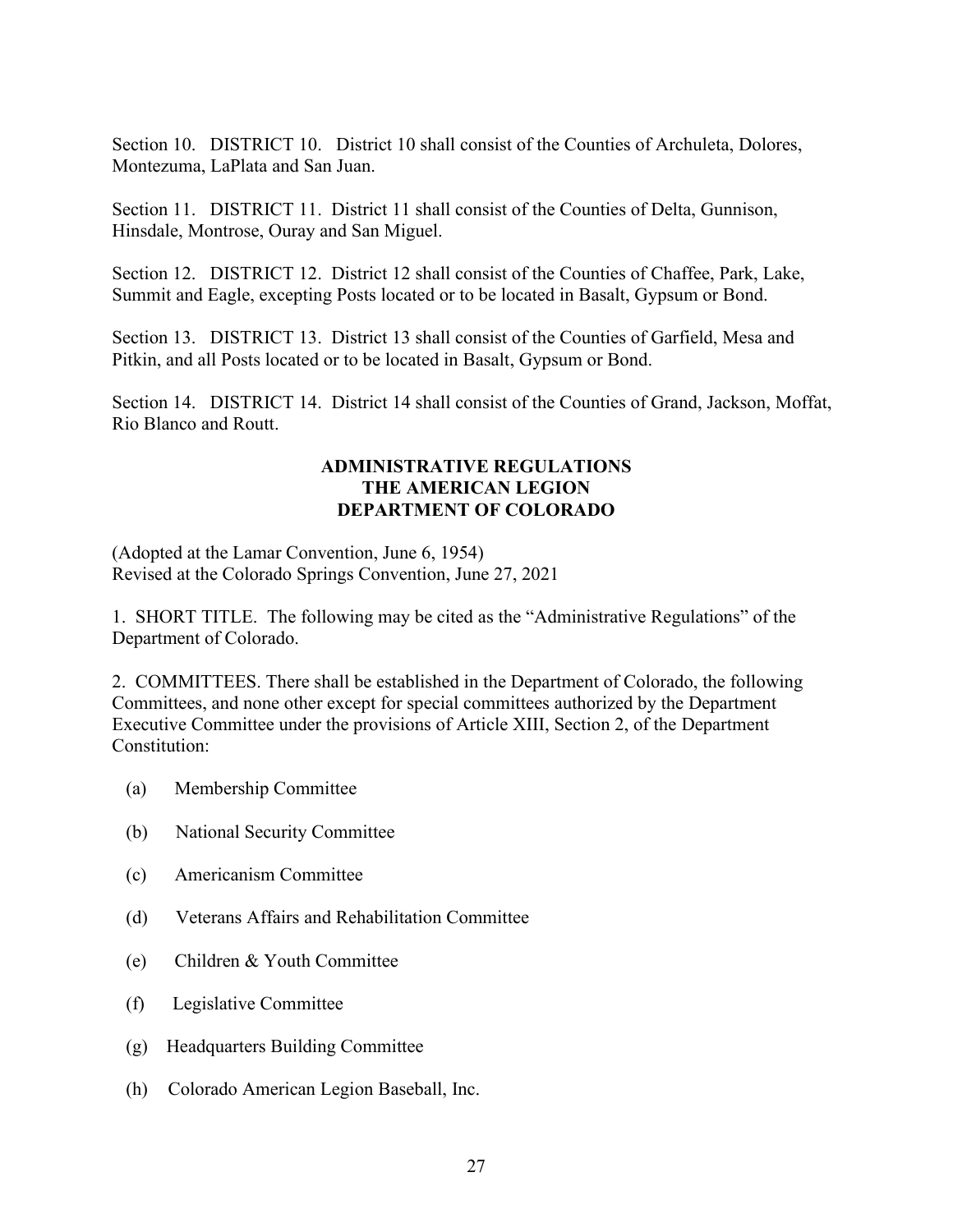- (i) Colorado American Legion Boys State Corporation
- (j) American Legion Riders Committee
- (k) Financial Review Committee
- (l) Social Media/Website Committee

3. The Department Executive Committee is required to annually ratify the appointments of Legionnaires to all department standing committees authorized under Section 2 of the Administrative Regulations of the Department Constitution. The Department Adjutant is required to certify that everyone appointed to a standing, or special committee, is a member in good standing of The American Legion. Auxiliary members and SAL members cannot be members of these committees. They can serve at the pleasure of the Chairperson to assist with the primary mission of the committee, with the understanding that they may never vote on any matters brought before the committee that may change or affect any existing policy of the American Legion Department of Colorado, or of the national organization. Non-Legion members of any standing committee may never serve in a fiduciary position on a committee.

The annual directory published by the department, after all committees are named, will reflect only those Legionnaires whose names have been ratified. The secretary of any standing committee, where non-legionnaires are assisting with the mission of the committee, will maintain the names and contact information for those individuals.

4. CHAIRPERSON OF COMMITTEES AND CORPORATIONS AND MEMBERS OF COMMITTEES. Each such Committee or Corporation shall be composed of a chairperson, who shall be appointed annually by the Department Commander, with the consent of the Department Executive Committee, or as provided for by the corporation's by-laws, and so many members as the Department Commander shall appoint, all of whom shall serve at the pleasure of the Department Commander; provided, however, that each chairperson of each subcommittee, board, commission, or other agency shall be a member of the particular committee under whose administrative control his/her sub-committee, board, commission, or other agency may be placed.

5. SUB-COMMITTEES. There shall be appointed annually by the Department Commander, with the consent of the Department Executive Committee, chairperson and members if he/she so sees fit, all to serve at the pleasure of the Department Commander, such sub-committees as the Department Executive Committee may prescribe, which said sub-committee shall be under the administrative jurisdiction of the indicated committee.

When an additional sub-committee shall be authorized by the Department Executive Committee, the chairperson of the said sub-committee shall be a member of the committee indicated by the Department Executive Committee at the time of the creation of said sub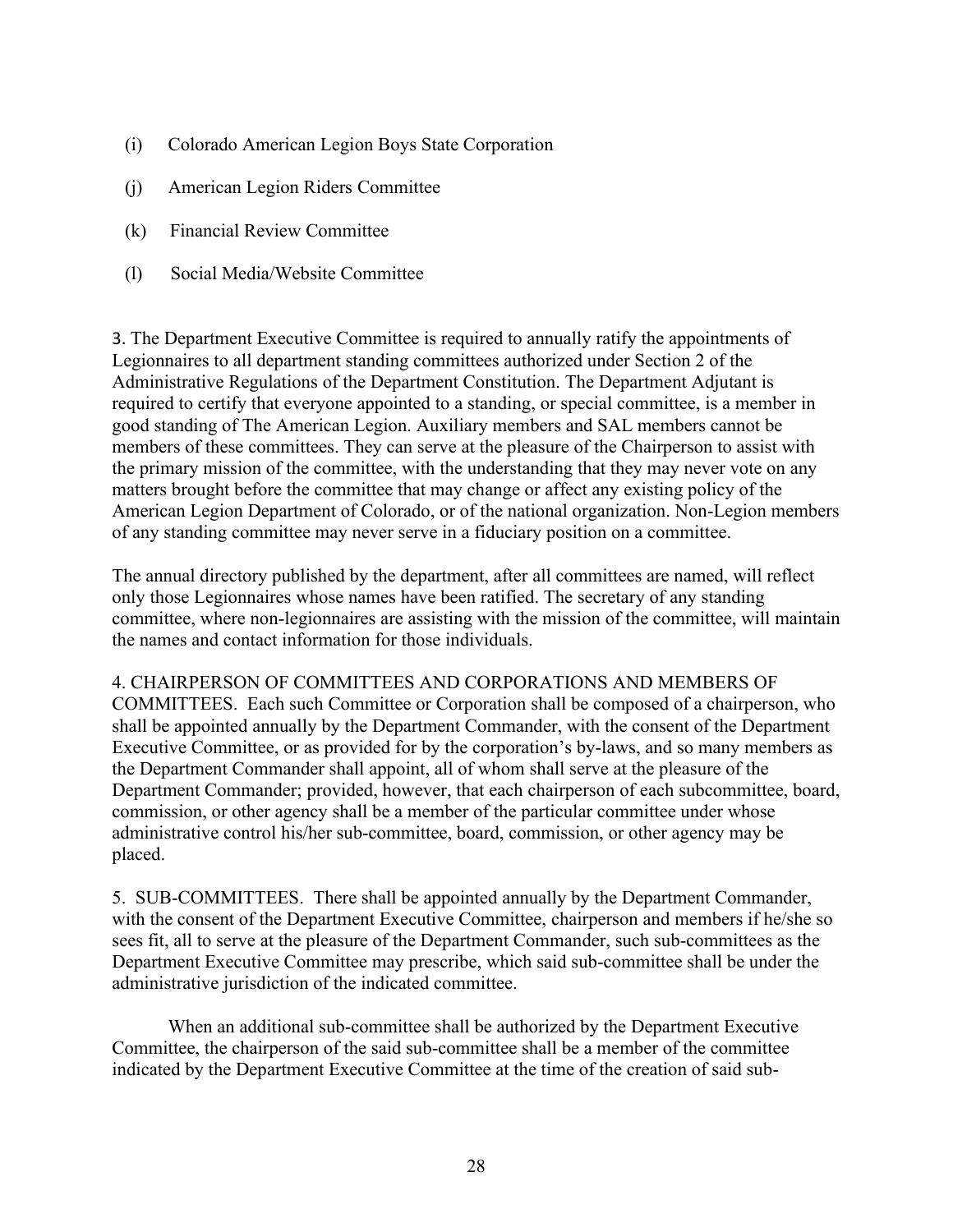committee, and the chairperson of any such sub-committee hereinafter created shall be appointed, as in the case of chairperson herein provided for.

6. DUTIES OF CHAIRPERSON. The chairperson of committees shall exercise administrative jurisdiction over the chairperson of sub-committees with his/her jurisdiction, and such other persons, programs and commissions as herein provided for, and shall report when requested so to do to the Department Commander on the activities of his/her committee. Chairperson shall have the duty of carrying out, to the best of their ability and resources, the policies of The American Legion, Department of Colorado, and shall maintain active programs implementing those policies, so far as they are able.

7. DUTIES OF SUB-COMMITTEES CHAIRPERSON. Sub-committee chairperson shall perform the duties of committee chairperson in respect to their respective sub-committees and shall report on their activities when requested so to do by the chairperson of the main committee under whose administrative jurisdiction the sub-committee shall be placed.

8. DUTIES OF DEPARTMENT COMMANDER. In addition to the duties prescribed by the Constitution and By-Laws, the Department Commander shall report to the Department Executive Committee when requested so to do, on any program under his/her administrative jurisdiction.

# 9. ADMINISTRATIVE JURISDICTION OVER SPECIAL COMMITTEES, COMMISSIONS, CORPORATIONS AND MISCELLANEOUS AGENCIES.

 (a) Administrative jurisdiction over the Posts, Districts and office of the Department Adjutant, the Department Membership Committee and all committees and corporations provided by Section 2 above, shall be exercised by the Department Commander.

 (b) Administrative jurisdiction over Special Committees, the Finance and Budget Committees, and the Finance Officer, shall be exercised directly by the Department Executive Committee, through its chairperson.

 (c) Administrative jurisdiction over the Colorado American Legion Baseball, Inc. shall be exercised by the Americanism Committee

 (d) Administrative jurisdiction over the Colorado American Legion Boys State Corporation, Inc. shall be exercised by the Americanism Committee.

# 10. DEFINITION OF ADMINISTRATIVE JURISDICTION LIMITATIONS.

 (a) By the term "administrative jurisdiction" is meant and intended to mean wherever used herein to denote the channel of reporting and communication, and for coordination of various activities. It is not intended herein to grant to any person, officer, or chairperson any authority to revise, extend or modify any policy, nor to hinder, restrict or interfere with the functions of any committee which has historically carried out and performed the duties assigned to it directly or necessary by implication, it being the purpose of this regulation only to provide for an orderly and proper channel through which Constitutional Authority may be carried out,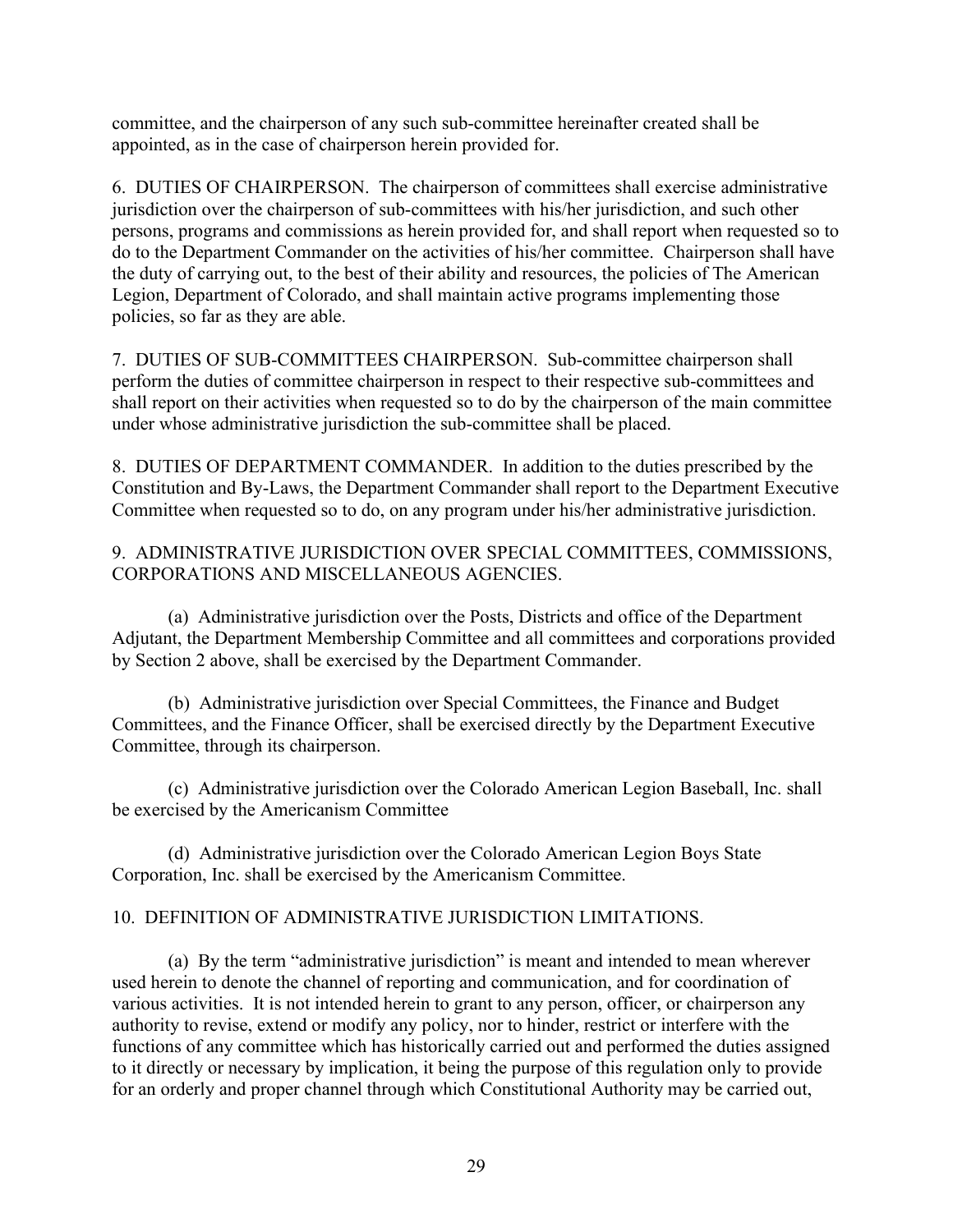and reports concerning the exercise of such Constitutional Authority may be promptly made to the proper agency.

 (b) This regulation does not purport to, nor shall it be deemed to affect in any manner whatsoever, the supervision over paid employees of the Department by the Department Executive Committee, in respect to the performance of their duties, the incidents of their employment or the functioning of their respective offices, which said matters shall remain as heretofore existing, except to the extend that this regulation requires the submission of reports respecting the program administered by said employees through the committee chairperson exercising administrative jurisdiction over their functions as herein provided.

11. DUTIES OF ALL ADMINISTRATIVE OFFICERS AND OF THE DEPARTMENT EXECUTIVE COMMITTEE. The Department Convention being the plenary authority within the Department, it is the duty of each chairperson, officer and committee, including the Department Executive Committee, to prepare annually a report to the Department Convention, concerning his, her or its program and activity, which report shall be forwarded through the proper administrative authority, for the advice and action of the Department Convention.

12. BUDGET. Within the limitations of the budget as adopted by the authority granted to the Department Executive Committee under this constitution, and within the purpose for which any budget shall have been adopted, the Department Executive Committee shall have the authority when need therefore exists, to transfer funds from one object of expenditure to another; provided, however, that no such transfer shall remove, modify or affect any purpose for which funds have been appropriated by the Department Convention.

13. PRINTING. These Administrative Regulations shall be printed and distributed thereof made as soon as practicable after the close of the Department Convention in the year of 2008, and shall thereafter be reprinted whenever substantial alterations or additions have been made herein, but nor more often than once a year, at the direction and under the authority of the Department Executive Committee.

14. SAFETY CLAUSE. If any Section or part of any Section hereof shall be determined by proper authority to be unconstitutional, such determination shall not be deemed to affect the validity of the remainder of the affected Section of these regulations.

This Constitution and By-Laws of The American Legion, Department of Colorado changed and corrected through the 2021 Department Convention, June 27, 2021 Colorado Springs, Colorado.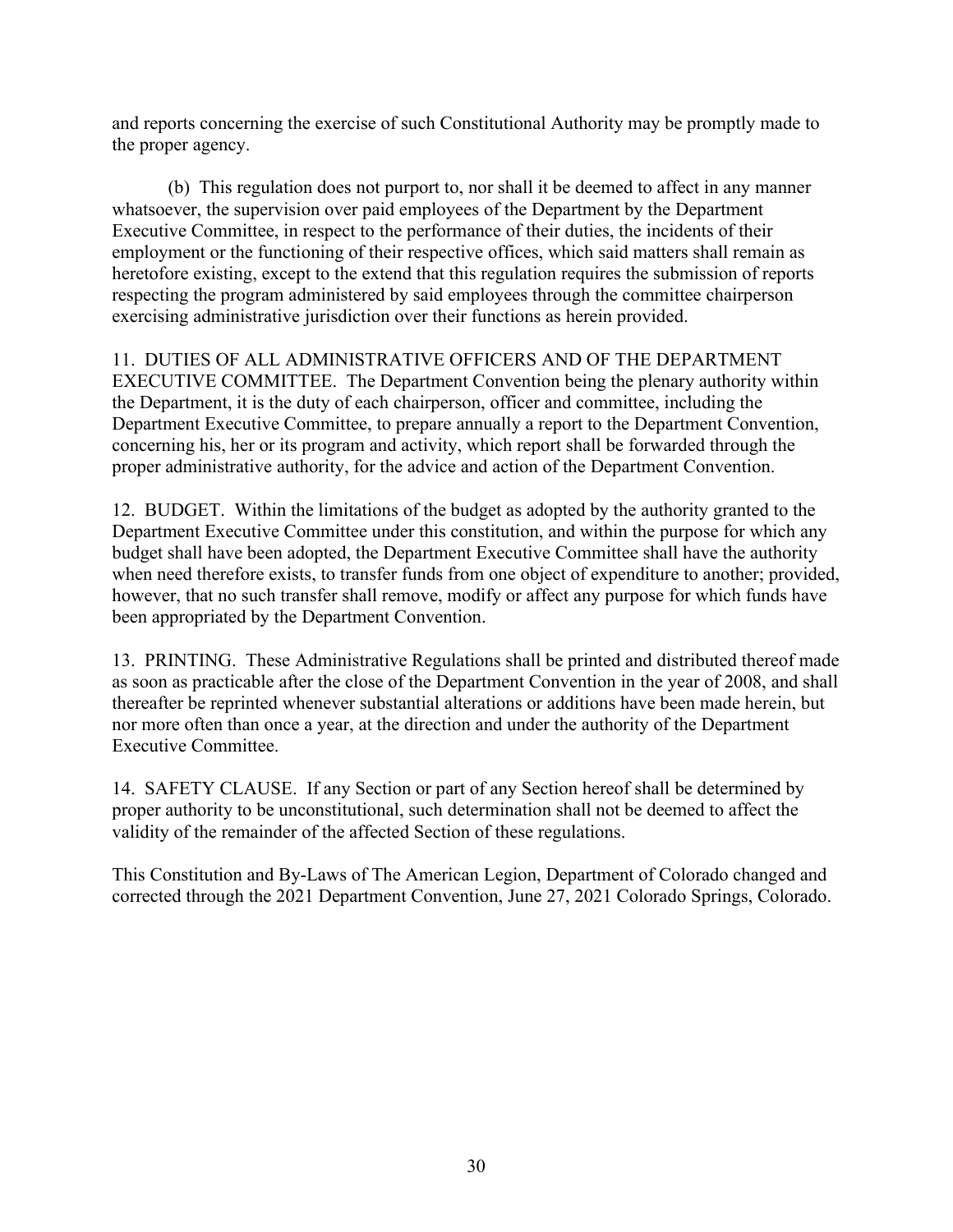

Attest:

Charles Pat Smith<br>Department Adjutant

Gregory Jackson<br>Department Commander

June 27, 2021